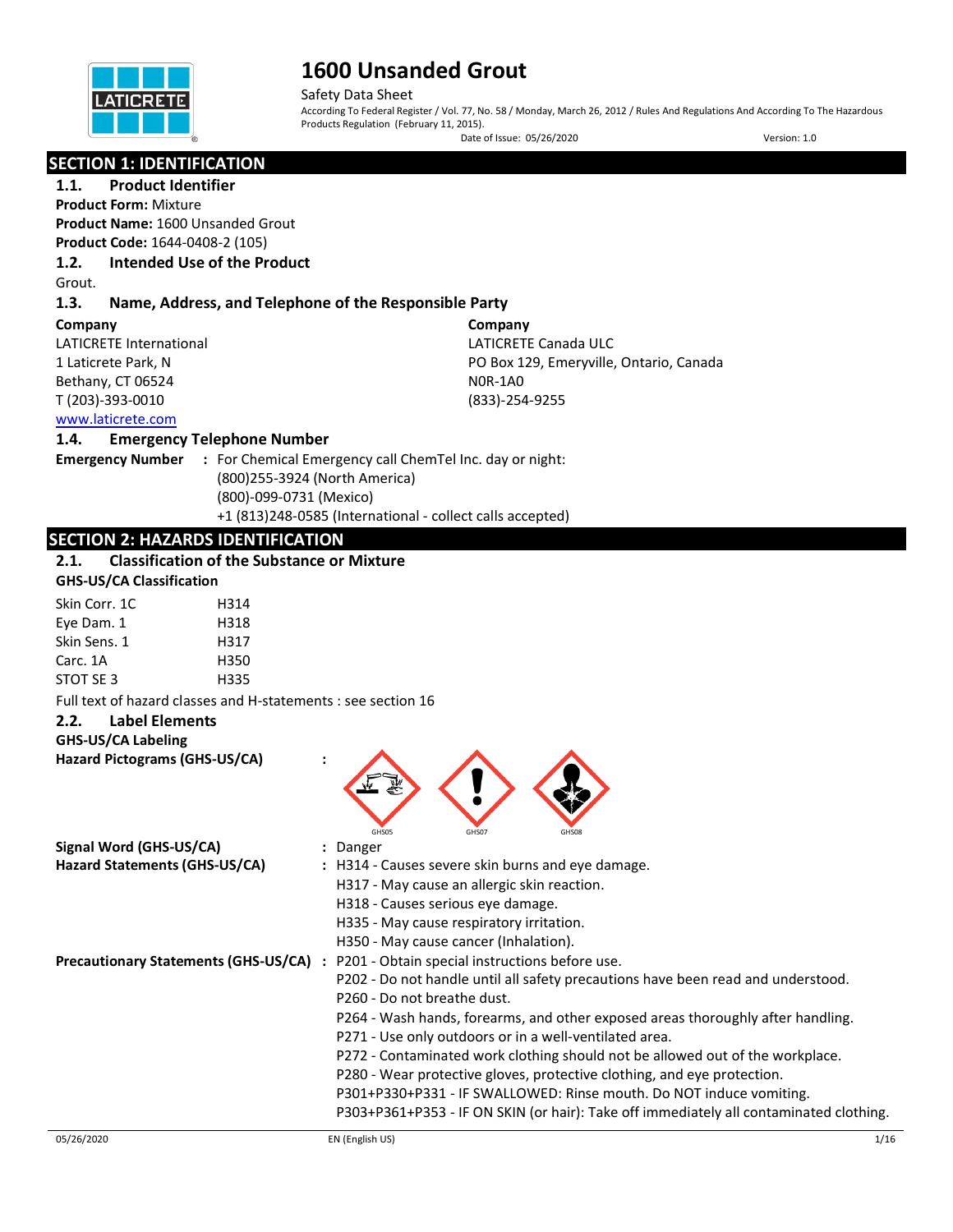Safety Data Sheet

According To Federal Register / Vol. 77, No. 58 / Monday, March 26, 2012 / Rules And Regulations And According To The Hazardous Products Regulation (February 11, 2015).

Rinse skin with water.

P304+P340 - IF INHALED: Remove person to fresh air and keep comfortable for breathing.

P305+P351+P338 - IF IN EYES: Rinse cautiously with water for several minutes. Remove contact lenses, if present and easy to do. Continue rinsing.

P308+P313 - If exposed or concerned: Get medical advice/attention.

P310 - Immediately call a POISON CENTER or doctor.

P321 - Specific treatment (see section 4 on this SDS).

P333+P313 - If skin irritation or rash occurs: Get medical advice/attention.

P362+P364 - Take off contaminated clothing and wash it before reuse.

P403+P233 - Store in a well-ventilated place. Keep container tightly closed. P405 - Store locked up.

P501 - Dispose of contents/container in accordance with local, regional, national, territorial, provincial, and international regulations.

### **2.3. Other Hazards**

Exposure may aggravate pre-existing eye, skin, or respiratory conditions.

## **2.4. Unknown Acute Toxicity (GHS-US/CA)**

No data available

## **SECTION 3: COMPOSITION/INFORMATION ON INGREDIENTS**

**3.1. Substance**

Not applicable

**3.2. Mixture**

| <b>Name</b>                               | <b>Product Identifier</b> | $%$ $*$     | <b>GHS Ingredient Classification</b> |
|-------------------------------------------|---------------------------|-------------|--------------------------------------|
| Limestone                                 | (CAS-No.) 1317-65-3       | $= 62$      | Not classified                       |
| Cement, portland, chemicals               | (CAS-No.) 65997-15-1      | $15 - 40$   | Skin Irrit. 2, H315                  |
|                                           |                           |             | Eye Dam. 1, H318                     |
|                                           |                           |             | Skin Sens. 1, H317                   |
|                                           |                           |             | STOT SE 3, H335                      |
| Calcium oxide                             | (CAS-No.) 1305-78-8       | $18 - 23$   | Skin Irrit. 2, H315                  |
|                                           |                           |             | Eye Dam. 1, H318                     |
|                                           |                           |             | <b>STOT SE 3, H335</b>               |
|                                           |                           |             | Aquatic Acute 3, H402                |
|                                           |                           |             | Aquatic Chronic 3, H412              |
| Silicic acid (H4SiO4), calcium salt (1:2) | (CAS-No.) 10034-77-2      | $1 - 2$     | Eye Irrit. 2A, H319                  |
| Calcium sulfate dihydrate                 | (CAS-No.) 13397-24-5      | $\leq$ 2    | Not classified                       |
| Kaolin                                    | (CAS-No.) 1332-58-7       | $\leq 1$    | Not classified                       |
| Magnesium oxide (MgO)                     | (CAS-No.) 1309-48-4       | $\leq 1$    | Not classified                       |
| Titanium dioxide                          | (CAS-No.) 13463-67-7      | $0.1 - 1$   | Carc. 2, H351                        |
| Quartz                                    | (CAS-No.) 14808-60-7      | $0.3 - 0.4$ | Carc. 1A, H350                       |
|                                           |                           |             | <b>STOT SE 3, H335</b>               |
|                                           |                           |             | STOT RE 1, H372                      |
| Chromium, ion (Cr6+)                      | (CAS-No.) 18540-29-9      | < 0.00003   | Skin Sens. 1, H317                   |
|                                           |                           |             | Carc. 1B, H350                       |
|                                           |                           |             | Aquatic Acute 1, H400                |
|                                           |                           |             | Aquatic Chronic 1, H410              |
| Particulates not otherwise classified     | (CAS-No.) Not applicable  |             | Not classified                       |
| (PNOC)                                    |                           |             |                                      |

Full text of H-phrases: see section 16

\*Percentages are listed in weight by weight percentage (w/w%) for liquid and solid ingredients. Gas ingredients are listed in volume by volume percentage (v/v%).

\*\* The actual concentration of ingredient(s) is withheld as a trade secret in accordance with the Hazardous Products Regulations (HPR) SOR/2015-17 and 29 CFR 1910.1200.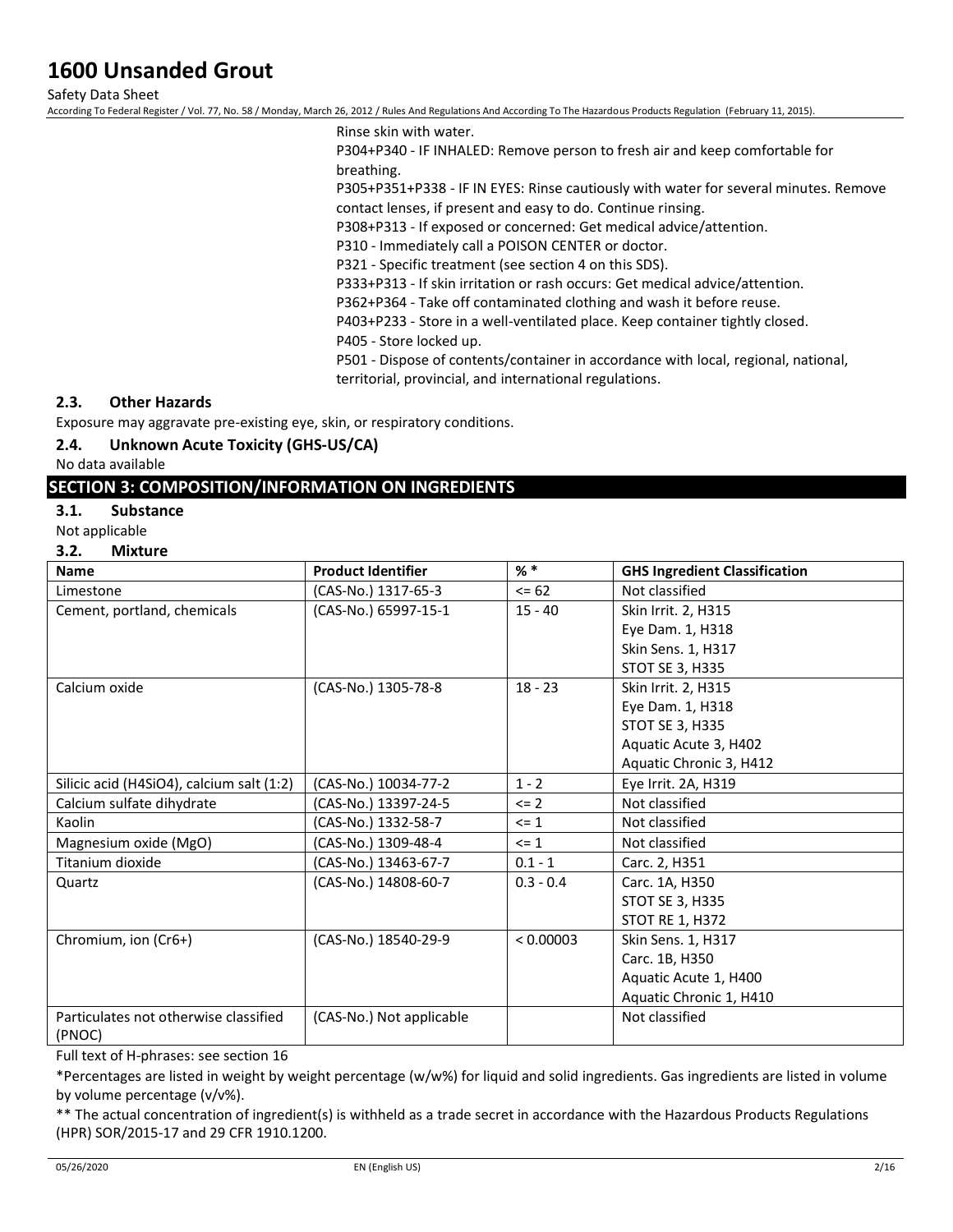Safety Data Sheet

According To Federal Register / Vol. 77, No. 58 / Monday, March 26, 2012 / Rules And Regulations And According To The Hazardous Products Regulation (February 11, 2015).

## **SECTION 4: FIRST AID MEASURES**

## **4.1. Description of First-aid Measures**

**General:** Never give anything by mouth to an unconscious person. If you feel unwell, seek medical advice (show the label where possible).

**Inhalation:** Remove to fresh air and keep at rest in a position comfortable for breathing. Immediately call a poison center or doctor/physician.

**Skin Contact:** Immediately remove contaminated clothing. Immediately flush skin with plenty of water for at least 30 minutes. Get immediate medical advice/attention.

**Eye Contact:** Immediately rinse with water for at least 30 minutes. Remove contact lenses, if present and easy to do. Continue rinsing. Get immediate medical advice/attention.

**Ingestion:** Rinse mouth. Do NOT induce vomiting. Obtain emergency medical attention.

### **4.2. Most Important Symptoms and Effects Both Acute and Delayed**

**General:** May cause cancer (Inhalation). May cause respiratory irritation. Skin sensitization. Causes severe skin burns and eye damage.

**Inhalation:** The three types of silicosis include: 1) Simple chronic silicosis – which results from long-term exposure (more than 20 years) to low amounts of respirable crystalline silica. Nodules of chronic inflammation and scarring provoked by the respirable crystalline silica form in the lungs and chest lymph nodes. This disease may feature breathlessness and may resemble chronic obstructive pulmonary disease (COPD); 2) Accelerated silicosis – occurs after exposure to larger amounts of respirable crystalline silica over a shorter period of time (5-15 years); 3) Acute silicosis – results from short-term exposure to very large amounts of respirable crystalline silica. The lungs become very inflamed and may fill with fluid, causing severe shortness of breath and low blood oxygen levels. Inflammation, scarring, and symptoms progress faster in accelerated silicosis than in simple silicosis. Progressive massive fibrosis may occur in simple or accelerated silicosis, but is more common in the accelerated form. Progressive massive fibrosis results from severe scarring and leads to the destruction of normal lung structures. Irritation of the respiratory tract and the other mucous membranes. May be corrosive to the respiratory tract.

**Skin Contact:** Concrete may cause dry skin, discomfort, irritation, severe burns, and dermatitis. Exposure of sufficient duration to wet concrete can cause serious, potentially irreversible damage to skin, eye, respiratory and digestive tracts due to chemical (caustic) burns, including third degree burns. A skin exposure may be hazardous even if there is no pain or discomfort. Unhardened concrete is capable of causing dermatitis by irritation and allergy. Skin affected by dermatitis may include symptoms such as, redness, itching, rash, scaling, and cracking. Irritant dermatitis is caused by the physical properties of concrete including alkalinity and abrasion. Allergic contact dermatitis is caused by sensitization to hexavalent chromium (chromate) present in concrete. The reaction can range from a mild rash to severe skin ulcers. Persons already sensitized may react to the first contact with wet concrete. Others may develop allergic dermatitis after years of repeated contact with wet concrete. . May cause an allergic skin reaction. Causes severe irritation which will progress to chemical burns.

**Eye Contact:** Concrete may cause immediate or delayed irritation or inflammation. Eye contact with wet concrete can cause moderate eye irritation, chemical burns and blindness. Eye exposures require immediate first aid and medical attention to prevent significant damage to the eye. Causes permanent damage to the cornea, iris, or conjunctiva.

**Ingestion:** May cause burns or irritation of the linings of the mouth, throat, and gastrointestinal tract.

**Chronic Symptoms:** May cause cancer by inhalation. Some studies show that exposure to respirable crystalline silica (without silicosis) or that the disease silicosis may be associated with the increased incidence of several autoimmune disorders such as scleroderma (thickening of the skin), systemic lupus erythematosus, rheumatoid arthritis and diseases affecting the kidneys. Silicosis increases the risk of tuberculosis. Some studies show an increased incidence of chronic kidney disease and end-stage renal disease in workers exposed to respirable crystalline silica. Repeated or prolonged exposure to titanium dioxide dust via inhalation is suspected of causing cancer of the respiratory tract.

### **4.3. Indication of Any Immediate Medical Attention and Special Treatment Needed**

If exposed or concerned, get medical advice and attention. If medical advice is needed, have product container or label at hand. **SECTION 5: FIRE-FIGHTING MEASURES**

## **5.1. Extinguishing Media**

**Suitable Extinguishing Media:** Water spray, fog, carbon dioxide (CO<sub>2</sub>), alcohol-resistant foam, or dry chemical.

**Unsuitable Extinguishing Media:** Do not use a heavy water stream. Use of heavy stream of water may spread fire.

### **5.2. Special Hazards Arising From the Substance or Mixture**

**Fire Hazard:** Not considered flammable but may burn at high temperatures.

**Explosion Hazard:** Product is not explosive.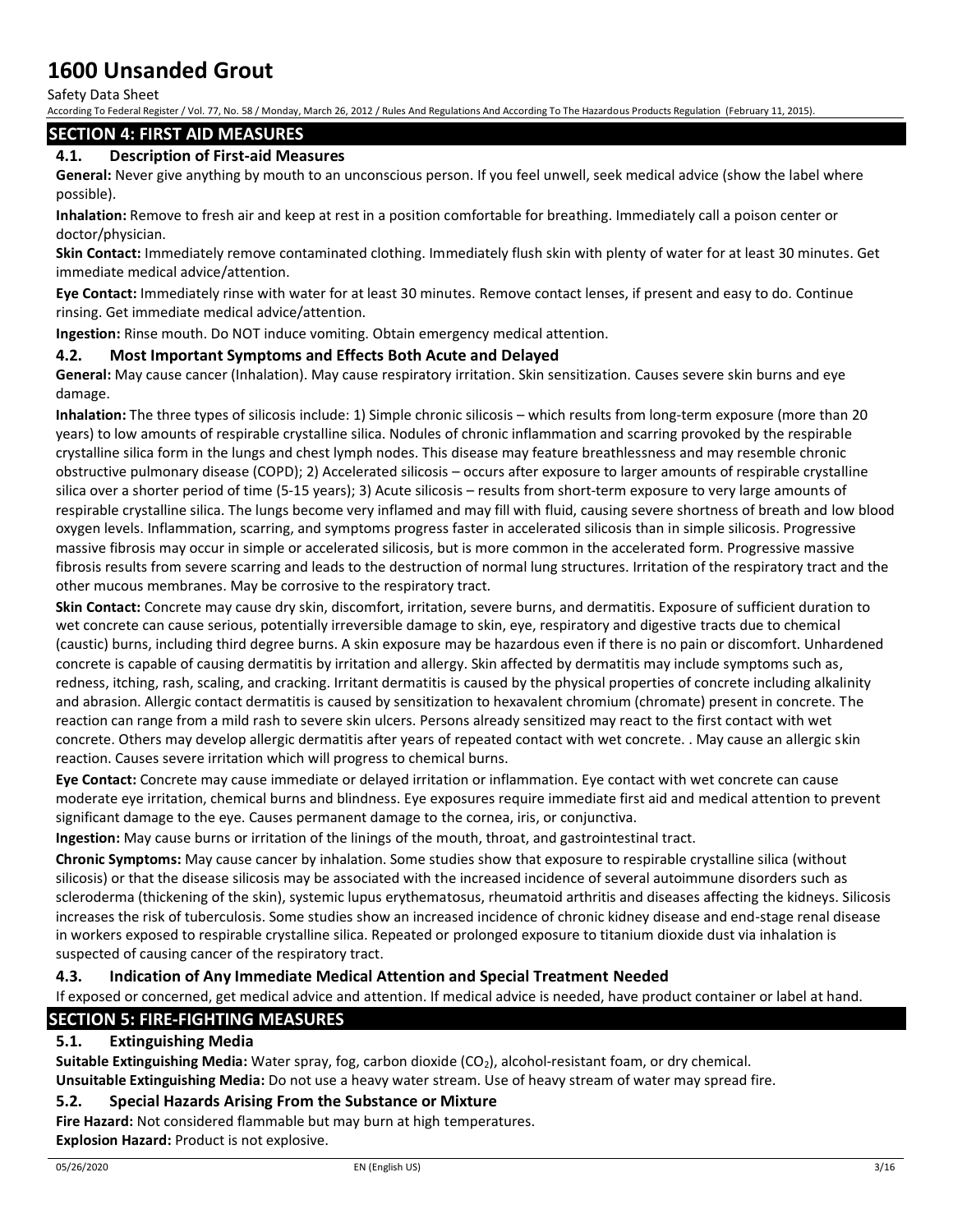### Safety Data Sheet

According To Federal Register / Vol. 77, No. 58 / Monday, March 26, 2012 / Rules And Regulations And According To The Hazardous Products Regulation (February 11, 2015).

**Reactivity:** Quartz (silica) will dissolve in hydrofluoric acid producing a corrosive gas, silicon tetrafluoride. Calcium oxide reacts with water to form corrosive calcium hydroxide, with evolution of much heat. Temperatures as high as 800° C (1472 °F) have been reached with addition of water (moisture in air or soil). May react exothermically with water releasing heat. Adding an acid to a base or base to an acid may cause a violent reaction.

## **5.3. Advice for Firefighters**

**Precautionary Measures Fire:** Exercise caution when fighting any chemical fire.

**Firefighting Instructions:** Use water spray or fog for cooling exposed containers.

**Protection During Firefighting:** Do not enter fire area without proper protective equipment, including respiratory protection. Hazardous Combustion Products: Carbon oxides (CO, CO<sub>2</sub>). Sulfur oxides. Metal oxide fumes. Silica compounds.

## **5.4. Reference to Other Sections**

### Refer to Section 9 for flammability properties.

## **SECTION 6: ACCIDENTAL RELEASE MEASURES**

### **6.1. Personal Precautions, Protective Equipment and Emergency Procedures**

**General Measures:** Do not breathe dust. Do not get in eyes, on skin, or on clothing. Do not handle until all safety precautions have been read and understood.

### **6.1.1. For Non-Emergency Personnel**

**Protective Equipment:** Use appropriate personal protective equipment (PPE).

**Emergency Procedures:** Evacuate unnecessary personnel.

### **6.1.2. For Emergency Personnel**

**Protective Equipment:** Equip cleanup crew with proper protection.

**Emergency Procedures:** Upon arrival at the scene, a first responder is expected to recognize the presence of dangerous goods, protect oneself and the public, secure the area, and call for the assistance of trained personnel as soon as conditions permit. Ventilate area.

### **6.2. Environmental Precautions**

Prevent entry to sewers and public waters.

### **6.3. Methods and Materials for Containment and Cleaning Up**

**For Containment:** Contain solid spills with appropriate barriers and prevent migration and entry into sewers or streams. As an immediate precautionary measure, isolate spill or leak area in all directions.

**Methods for Cleaning Up:** Clean up spills immediately and dispose of waste safely. Recover the product by vacuuming, shoveling or sweeping. Transfer spilled material to a suitable container for disposal. Contact competent authorities after a spill. Cautiously neutralize spilled solid.

### **6.4. Reference to Other Sections**

See Section 8 for exposure controls and personal protection and Section 13 for disposal considerations.

### **SECTION 7: HANDLING AND STORAGE**

### **7.1. Precautions for Safe Handling**

**Additional Hazards When Processed:** May release corrosive vapors.

**Precautions for Safe Handling:** Wash hands and other exposed areas with mild soap and water before eating, drinking or smoking and when leaving work. Avoid contact with eyes, skin and clothing. Obtain special instructions before use. Do not handle until all safety precautions have been read and understood. Do not breathe dust. Do not get in eyes, on skin, or on clothing. Handle empty containers with care because they may still present a hazard.

**Hygiene Measures:** Handle in accordance with good industrial hygiene and safety procedures.

### **7.2. Conditions for Safe Storage, Including Any Incompatibilities**

**Technical Measures:** Comply with applicable regulations.

**Storage Conditions:** Keep container closed when not in use. Store in a dry, cool place. Keep/Store away from direct sunlight, extremely high or low temperatures and incompatible materials. Store locked up/in a secure area. Store in original container or corrosive resistant and/or lined container.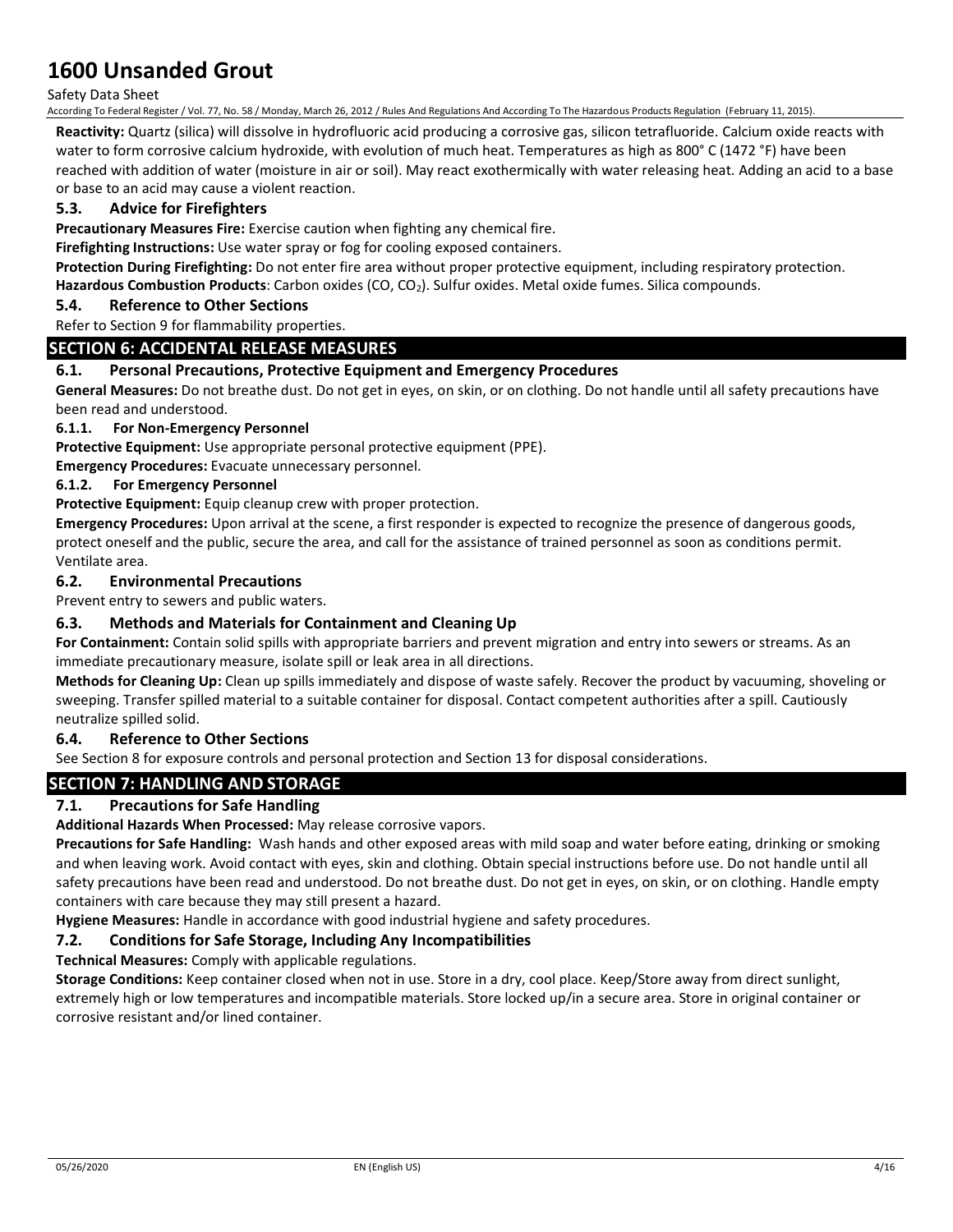#### Safety Data Sheet

According To Federal Register / Vol. 77, No. 58 / Monday, March 26, 2012 / Rules And Regulations And According To The Hazardous Products Regulation (February 11, 2015).

**Incompatible Materials:** Reactive or incompatible with the following materials: oxidizing materials, acids, aluminum and ammonium salt.

Portland cement is highly alkaline and will react with acids to produce a violent, heat-generating reaction. Toxic gases or vapors may be given off depending on the acid involved. Reacts with acids, aluminum metals and ammonium salts. Aluminum powder and other alkali and alkaline earth elements will react in wet mortar or concrete, liberating hydrogen gas. Limestone ignites on contact with fluorine and is incompatible with acids, alum, ammonium salts, and magnesium. Silica reacts violently with powerful oxidizing agents such as fluorine, boron trifluoride, chlorine trifluoride, manganese trifluoride, and oxygen difluoride yielding possible fire and/or explosions. Silicates dissolve readily in hydrofluoric acid producing a corrosive gas — silicon tetrafluoride.

### **7.3. Specific End Use(s)**

Grout.

## **SECTION 8: EXPOSURE CONTROLS/PERSONAL PROTECTION**

## **8.1. Control Parameters**

For substances listed in section 3 that are not listed here, there are no established exposure limits from the manufacturer, supplier, importer, or the appropriate advisory agency including: ACGIH (TLV), AIHA (WEEL), NIOSH (REL), OSHA (PEL), or Canadian provincial governments.

| Limestone (1317-65-3)                    |                                            |                                                                     |  |
|------------------------------------------|--------------------------------------------|---------------------------------------------------------------------|--|
| <b>USA OSHA</b>                          | OSHA PEL (TWA) (mg/m <sup>3</sup> )        | 15 mg/m <sup>3</sup> (total dust)                                   |  |
|                                          |                                            | 5 mg/m <sup>3</sup> (respirable fraction)                           |  |
| <b>USA NIOSH</b>                         | NIOSH REL (TWA) (mg/m <sup>3</sup> )       | 10 mg/m $3$ (total dust)                                            |  |
|                                          |                                            | 5 mg/m <sup>3</sup> (respirable dust)                               |  |
| Alberta                                  | OEL TWA (mg/m <sup>3</sup> )               | $10 \text{ mg/m}^3$                                                 |  |
| <b>British Columbia</b>                  | OEL STEL (mg/m <sup>3</sup> )              | 20 mg/m <sup>3</sup> (total)                                        |  |
| <b>British Columbia</b>                  | OEL TWA (mg/m <sup>3</sup> )               | 10 mg/m $3$ (total dust)                                            |  |
|                                          |                                            | 3 mg/m <sup>3</sup> (respirable fraction)                           |  |
| <b>New Brunswick</b>                     | OEL TWA (mg/m <sup>3</sup> )               | 10 mg/m <sup>3</sup> (particulate matter containing no Asbestos and |  |
|                                          |                                            | <1% Crystalline silica)                                             |  |
| Nunavut                                  | OEL STEL (mg/m <sup>3</sup> )              | 20 mg/m $3$                                                         |  |
| <b>Nunavut</b>                           | OEL TWA (mg/m <sup>3</sup> )               | $10 \text{ mg/m}^3$                                                 |  |
| <b>Northwest Territories</b>             | OEL STEL (mg/m <sup>3</sup> )              | $20$ mg/m <sup>3</sup>                                              |  |
| <b>Northwest Territories</b>             | $\overline{OE}$ L TWA (mg/m <sup>3</sup> ) | $10 \text{ mg/m}^3$                                                 |  |
| Québec                                   | VEMP ( $mg/m3$ )                           | 10 mg/m <sup>3</sup> (Limestone, containing no Asbestos and <1%     |  |
|                                          |                                            | Crystalline silica-total dust)                                      |  |
| Saskatchewan                             | OEL STEL (mg/m <sup>3</sup> )              | 20 mg/m $3$                                                         |  |
| Saskatchewan                             | OEL TWA (mg/m <sup>3</sup> )               | $10 \text{ mg/m}^3$                                                 |  |
| Yukon                                    | OEL STEL (mg/m <sup>3</sup> )              | $20 \text{ mg/m}^3$                                                 |  |
| Yukon                                    | OEL TWA (mg/m <sup>3</sup> )               | 30 mppcf                                                            |  |
|                                          |                                            | $10 \text{ mg/m}^3$                                                 |  |
| Cement, portland, chemicals (65997-15-1) |                                            |                                                                     |  |
| <b>USA ACGIH</b>                         | ACGIH TWA (mg/m <sup>3</sup> )             | 1 mg/m <sup>3</sup> (particulate matter containing no asbestos and  |  |
|                                          |                                            | <1% crystalline silica, respirable particulate matter)              |  |
| <b>USA ACGIH</b>                         | <b>ACGIH chemical category</b>             | Not Classifiable as a Human Carcinogen                              |  |
| <b>USA OSHA</b>                          | OSHA PEL (TWA) (mg/m <sup>3</sup> )        | 15 mg/m <sup>3</sup> (total dust)                                   |  |
|                                          |                                            | 5 mg/m <sup>3</sup> (respirable fraction)                           |  |
| <b>USA NIOSH</b>                         | NIOSH REL (TWA) (mg/m <sup>3</sup> )       | 10 mg/m <sup>3</sup> (total dust)                                   |  |
|                                          |                                            | 5 mg/m <sup>3</sup> (respirable dust)                               |  |
| <b>USA IDLH</b>                          | US IDLH (mg/m <sup>3</sup> )               | 5000 mg/m <sup>3</sup>                                              |  |
| <b>Alberta</b>                           | OEL TWA (mg/m <sup>3</sup> )               | $10 \text{ mg/m}^3$                                                 |  |
| <b>British Columbia</b>                  | OEL TWA (mg/m <sup>3</sup> )               | 1 mg/m <sup>3</sup> (particulate matter containing no Asbestos and  |  |
|                                          |                                            | <1% Crystalline silica-respirable particulate)                      |  |
| Manitoba                                 | OEL TWA (mg/m <sup>3</sup> )               | 1 mg/m <sup>3</sup> (particulate matter containing no Asbestos and  |  |
|                                          |                                            | <1% Crystalline silica, respirable particulate matter-              |  |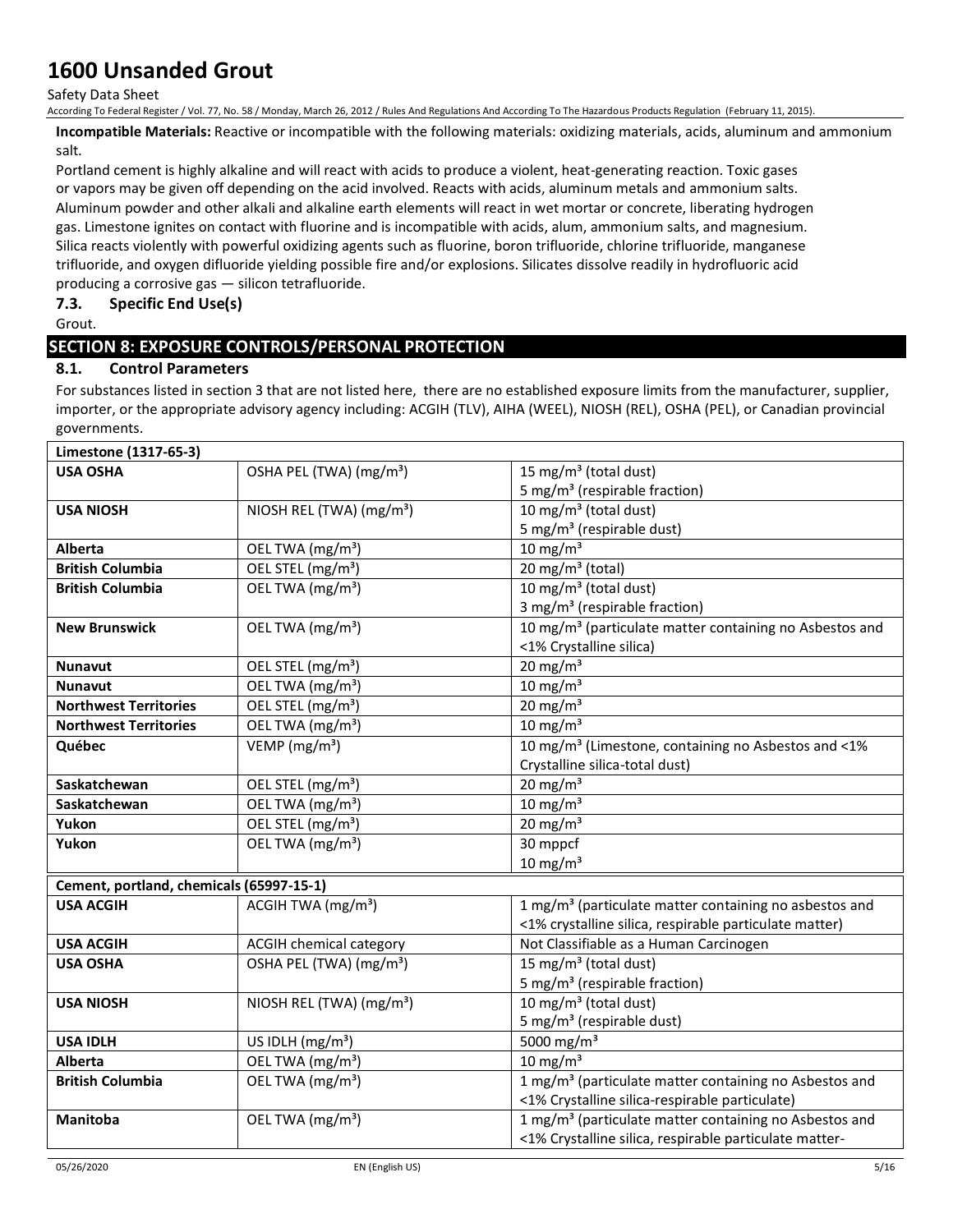Safety Data Sheet

|                                                      |                                      | particulate matter, respirable particulate matter)                   |
|------------------------------------------------------|--------------------------------------|----------------------------------------------------------------------|
| <b>New Brunswick</b>                                 | OEL TWA (mg/m <sup>3</sup> )         | 10 mg/m <sup>3</sup> (particulate matter containing no Asbestos and  |
|                                                      |                                      | <1% Crystalline silica)                                              |
| Newfoundland & Labrador                              | OEL TWA (mg/m <sup>3</sup> )         | 1 mg/m <sup>3</sup> (particulate matter containing no Asbestos and   |
|                                                      |                                      | <1% Crystalline silica, respirable particulate matter-               |
|                                                      |                                      | particulate matter, respirable particulate matter)                   |
| Nova Scotia                                          | OEL TWA (mg/m <sup>3</sup> )         | 1 mg/m <sup>3</sup> (particulate matter containing no Asbestos and   |
|                                                      |                                      | <1% Crystalline silica, respirable particulate matter-               |
|                                                      |                                      | particulate matter, respirable particulate matter)                   |
| <b>Nunavut</b>                                       | OEL STEL (mg/m <sup>3</sup> )        | 20 mg/m $3$                                                          |
| <b>Nunavut</b>                                       | OEL TWA (mg/m <sup>3</sup> )         | 10 mg/m $3$                                                          |
| <b>Northwest Territories</b>                         | OEL STEL (mg/m <sup>3</sup> )        | 20 mg/m $3$                                                          |
| <b>Northwest Territories</b>                         | OEL TWA (mg/m <sup>3</sup> )         | 10 mg/m $3$                                                          |
| <b>Ontario</b>                                       | OEL TWA (mg/m <sup>3</sup> )         | 1 mg/m <sup>3</sup> (containing no Asbestos and <1% Crystalline      |
|                                                      |                                      | silica-respirable)                                                   |
| <b>Prince Edward Island</b>                          | OEL TWA (mg/m <sup>3</sup> )         | 1 mg/m <sup>3</sup> (particulate matter containing no Asbestos and   |
|                                                      |                                      | <1% Crystalline silica, respirable particulate matter-               |
|                                                      |                                      | particulate matter, respirable particulate matter)                   |
| Québec                                               | VEMP ( $mg/m3$ )                     | 10 mg/m <sup>3</sup> (containing no Asbestos and <1% Crystalline     |
|                                                      |                                      | silica-total dust)                                                   |
|                                                      |                                      | 5 mg/m <sup>3</sup> (containing no Asbestos and <1% Crystalline      |
|                                                      |                                      | silica-respirable dust)                                              |
| Saskatchewan                                         | OEL STEL (mg/m <sup>3</sup> )        | $20 \text{ mg/m}^3$                                                  |
| Saskatchewan                                         | OEL TWA (mg/m <sup>3</sup> )         | $10 \text{ mg/m}^3$                                                  |
| Yukon                                                | OEL STEL (mg/m <sup>3</sup> )        | 20 mg/m $3$                                                          |
| Yukon                                                | OEL TWA (mg/m <sup>3</sup> )         | 30 mppcf<br>$10 \text{ mg/m}^3$                                      |
|                                                      |                                      |                                                                      |
| <b>Calcium oxide (1305-78-8)</b><br><b>USA ACGIH</b> | ACGIH TWA (mg/m <sup>3</sup> )       | $2 \text{ mg/m}^3$                                                   |
| <b>USA OSHA</b>                                      | OSHA PEL (TWA) (mg/m <sup>3</sup> )  | 5 mg/ $m3$                                                           |
| <b>USA NIOSH</b>                                     | NIOSH REL (TWA) (mg/m <sup>3</sup> ) | 2 mg/ $m3$                                                           |
| <b>USA IDLH</b>                                      | US IDLH (mg/m <sup>3</sup> )         | 25 mg/m $3$                                                          |
| Alberta                                              | OEL TWA (mg/m <sup>3</sup> )         | 2 mg/ $m3$                                                           |
| <b>British Columbia</b>                              | OEL TWA (mg/m <sup>3</sup> )         | 2 mg/ $m3$                                                           |
| Manitoba                                             | OEL TWA (mg/m <sup>3</sup> )         | 2 mg/ $m3$                                                           |
| <b>New Brunswick</b>                                 | OEL TWA (mg/m <sup>3</sup> )         | 2 mg/ $m3$                                                           |
| <b>Newfoundland &amp; Labrador</b>                   | OEL TWA (mg/m <sup>3</sup> )         | 2 mg/m <sup>3</sup>                                                  |
| Nova Scotia                                          | OEL TWA (mg/m <sup>3</sup> )         | 2 mg/ $m3$                                                           |
| <b>Nunavut</b>                                       | OEL STEL (mg/m <sup>3</sup> )        | 4 mg/m <sup>3</sup>                                                  |
| <b>Nunavut</b>                                       | OEL TWA (mg/m <sup>3</sup> )         | 2 mg/ $m3$                                                           |
| <b>Northwest Territories</b>                         | OEL STEL (mg/m <sup>3</sup> )        | 4 mg/ $m3$                                                           |
| <b>Northwest Territories</b>                         | OEL TWA (mg/m <sup>3</sup> )         | 2 mg/m $3$                                                           |
| Ontario                                              | OEL TWA (mg/m <sup>3</sup> )         | 2 mg/ $m3$                                                           |
| <b>Prince Edward Island</b>                          | OEL TWA (mg/m <sup>3</sup> )         | 2 mg/ $m3$                                                           |
| Québec                                               | VEMP ( $mg/m3$ )                     | 2 mg/ $m3$                                                           |
| Saskatchewan                                         | OEL STEL (mg/m <sup>3</sup> )        | 4 mg/ $m3$                                                           |
| Saskatchewan                                         | OEL TWA (mg/m <sup>3</sup> )         | 2 mg/m $3$                                                           |
| Yukon                                                | OEL STEL (mg/m <sup>3</sup> )        | 4 mg/m $3$                                                           |
| Yukon                                                | OEL TWA (mg/m <sup>3</sup> )         | 2 mg/m $3$                                                           |
| Calcium sulfate dihydrate (13397-24-5)               |                                      |                                                                      |
| <b>USA ACGIH</b>                                     | ACGIH TWA (mg/m <sup>3</sup> )       | 10 mg/m <sup>3</sup> (inhalable particulate matter (Calcium sulfate) |
| <b>USA OSHA</b>                                      | OSHA PEL (TWA) (mg/m <sup>3</sup> )  | 15 mg/m <sup>3</sup> (total dust)                                    |
|                                                      |                                      |                                                                      |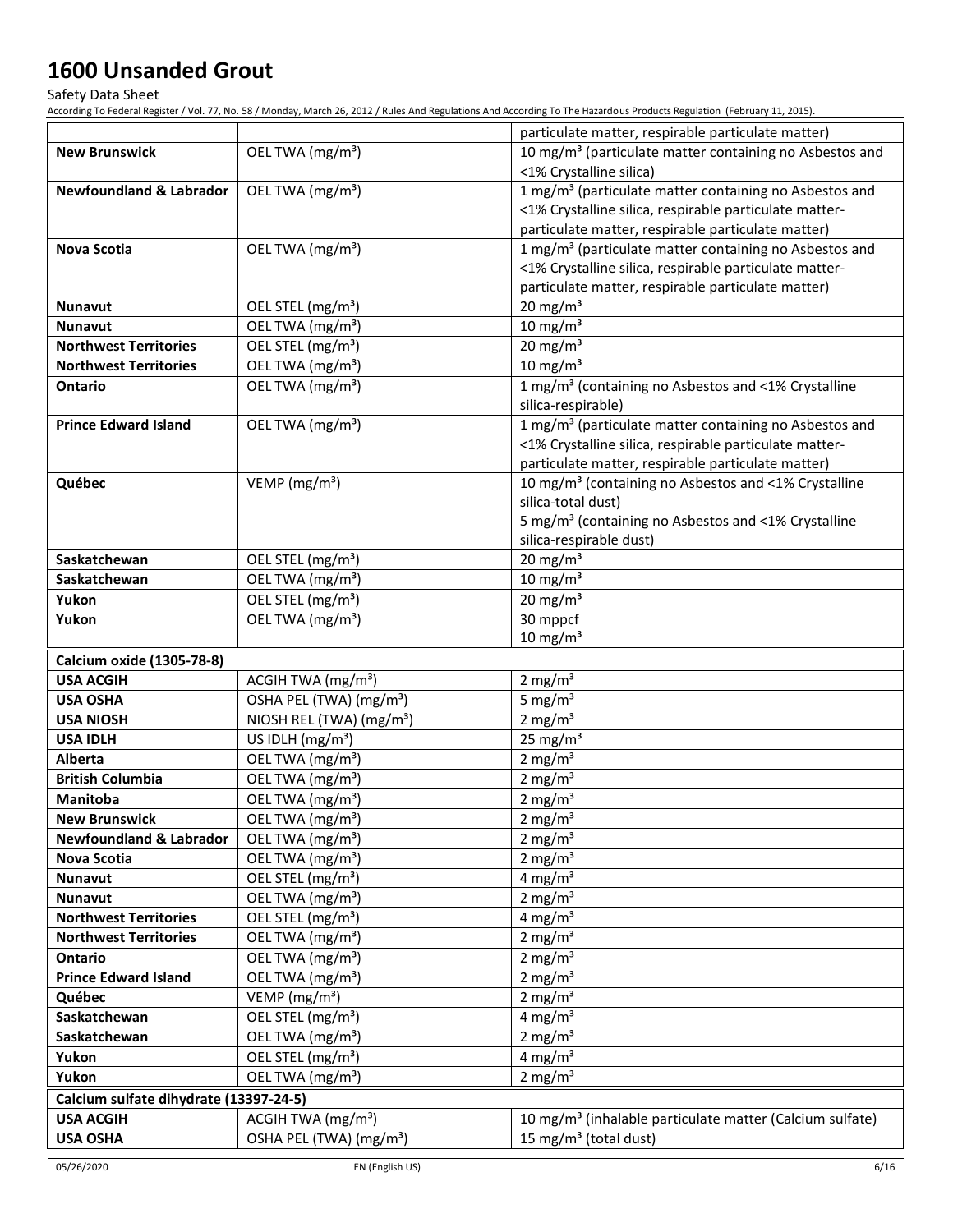Safety Data Sheet

|                                    |                                      | 5 mg/m <sup>3</sup> (respirable fraction)                            |  |
|------------------------------------|--------------------------------------|----------------------------------------------------------------------|--|
| <b>USA NIOSH</b>                   | NIOSH REL (TWA) (mg/m <sup>3</sup> ) | 10 mg/m $3$ (total dust)                                             |  |
|                                    |                                      | 5 mg/m <sup>3</sup> (respirable dust)                                |  |
| <b>Alberta</b>                     | OEL TWA (mg/m <sup>3</sup> )         | 10 mg/m <sup>3</sup> (Calcium sulphate)                              |  |
| <b>British Columbia</b>            | OEL STEL (mg/m <sup>3</sup> )        | 20 mg/m <sup>3</sup> (total)                                         |  |
| <b>British Columbia</b>            | OEL TWA (mg/m <sup>3</sup> )         | 10 mg/m <sup>3</sup> (total dust)                                    |  |
|                                    |                                      | 3 mg/m <sup>3</sup> (respirable fraction)                            |  |
|                                    |                                      | 10 mg/m <sup>3</sup> (regulated under Calcium sulfate-inhalable)     |  |
| Manitoba                           | OEL TWA (mg/m <sup>3</sup> )         | 10 mg/m <sup>3</sup> (inhalable particulate matter (Calcium sulfate) |  |
| <b>Newfoundland &amp; Labrador</b> | OEL TWA (mg/m <sup>3</sup> )         | 10 mg/m <sup>3</sup> (inhalable particulate matter (Calcium sulfate) |  |
| Nova Scotia                        | OEL TWA (mg/m <sup>3</sup> )         | 10 mg/m <sup>3</sup> (inhalable particulate matter (Calcium sulfate) |  |
| Ontario                            | OEL TWA (mg/m <sup>3</sup> )         | 10 mg/m <sup>3</sup> (inhalable (Calcium sulfate)                    |  |
| <b>Prince Edward Island</b>        | OEL TWA (mg/m <sup>3</sup> )         | 10 mg/m <sup>3</sup> (inhalable particulate matter (Calcium sulfate) |  |
| Québec                             | VEMP ( $mg/m3$ )                     | 10 mg/m <sup>3</sup> (containing no Asbestos and <1% Crystalline     |  |
|                                    |                                      | silica-total dust)                                                   |  |
|                                    |                                      | 5 mg/m <sup>3</sup> (containing no Asbestos and <1% Crystalline      |  |
|                                    |                                      | silica-respirable dust)                                              |  |
| Saskatchewan                       | OEL STEL (mg/m <sup>3</sup> )        | $20$ mg/m <sup>3</sup>                                               |  |
| Saskatchewan                       | OEL TWA (mg/m <sup>3</sup> )         | $10$ mg/m <sup>3</sup>                                               |  |
| Yukon                              | OEL STEL (mg/m <sup>3</sup> )        | 20 mg/m $3$                                                          |  |
| Yukon                              | OEL TWA (mg/m <sup>3</sup> )         | 30 mppcf                                                             |  |
|                                    |                                      | $10$ mg/m <sup>3</sup>                                               |  |
| Magnesium oxide (MgO) (1309-48-4)  |                                      |                                                                      |  |
| <b>USA ACGIH</b>                   | ACGIH TWA (mg/m <sup>3</sup> )       | 10 mg/m <sup>3</sup> (inhalable particulate matter)                  |  |
| <b>USA ACGIH</b>                   | <b>ACGIH chemical category</b>       | Not Classifiable as a Human Carcinogen                               |  |
| <b>USA OSHA</b>                    | OSHA PEL (TWA) (mg/m <sup>3</sup> )  | 15 mg/m <sup>3</sup> (fume, total particulate)                       |  |
| <b>USA IDLH</b>                    | US IDLH $(mg/m3)$                    | 750 mg/m <sup>3</sup> (fume)                                         |  |
| Alberta                            | OEL TWA (mg/m <sup>3</sup> )         | 10 mg/m <sup>3</sup> (fume)                                          |  |
| <b>British Columbia</b>            | OEL STEL (mg/m <sup>3</sup> )        | 10 mg/m <sup>3</sup> (respirable dust and fume)                      |  |
| <b>British Columbia</b>            | OEL TWA (mg/m <sup>3</sup> )         | 10 mg/m <sup>3</sup> (fume, inhalable)                               |  |
|                                    |                                      | 3 mg/m <sup>3</sup> (respirable dust and fume)                       |  |
| <b>Manitoba</b>                    | OEL TWA (mg/m <sup>3</sup> )         | 10 mg/m <sup>3</sup> (inhalable particulate matter)                  |  |
| <b>New Brunswick</b>               | OEL TWA (mg/m <sup>3</sup> )         | 10 mg/m $3$ (fume)                                                   |  |
| <b>Newfoundland &amp; Labrador</b> | OEL TWA (mg/m <sup>3</sup> )         | 10 mg/m <sup>3</sup> (inhalable particulate matter)                  |  |
| Nova Scotia                        | OEL TWA (mg/m <sup>3</sup> )         | 10 mg/m <sup>3</sup> (inhalable particulate matter)                  |  |
| <b>Nunavut</b>                     | OEL STEL (mg/m <sup>3</sup> )        | 20 mg/m <sup>3</sup> (inhalable fraction)                            |  |
| <b>Nunavut</b>                     | OEL TWA (mg/m <sup>3</sup> )         | 10 mg/m <sup>3</sup> (inhalable fraction)                            |  |
| <b>Northwest Territories</b>       | OEL STEL (mg/m <sup>3</sup> )        | 20 mg/m <sup>3</sup> (inhalable fraction)                            |  |
| <b>Northwest Territories</b>       | OEL TWA (mg/m <sup>3</sup> )         | 10 mg/m <sup>3</sup> (inhalable fraction)                            |  |
| Ontario                            | OEL TWA (mg/m <sup>3</sup> )         | 10 mg/m <sup>3</sup> (inhalable)                                     |  |
| <b>Prince Edward Island</b>        | OEL TWA (mg/m <sup>3</sup> )         | 10 mg/m <sup>3</sup> (inhalable particulate matter)                  |  |
| Québec                             | VEMP ( $mg/m3$ )                     | 10 mg/m $3$ (fume)                                                   |  |
| Saskatchewan                       | OEL STEL (mg/m <sup>3</sup> )        | 20 mg/m <sup>3</sup> (inhalable fraction)                            |  |
| Saskatchewan                       | OEL TWA (mg/m <sup>3</sup> )         | 10 mg/m <sup>3</sup> (inhalable fraction)                            |  |
| Yukon                              | OEL STEL (mg/m <sup>3</sup> )        | 10 mg/m <sup>3</sup> (fume)                                          |  |
| Yukon                              | OEL TWA (mg/m <sup>3</sup> )         | 10 mg/m <sup>3</sup> (fume)                                          |  |
| Titanium dioxide (13463-67-7)      |                                      |                                                                      |  |
| <b>USA ACGIH</b>                   | ACGIH TWA (mg/m <sup>3</sup> )       | $10 \text{ mg/m}^3$                                                  |  |
| <b>USA ACGIH</b>                   | <b>ACGIH chemical category</b>       | Not Classifiable as a Human Carcinogen                               |  |
| <b>USA OSHA</b>                    | OSHA PEL (TWA) (mg/m <sup>3</sup> )  | 15 mg/m <sup>3</sup> (total dust)                                    |  |
| <b>USA NIOSH</b>                   | NIOSH REL (TWA) (mg/m <sup>3</sup> ) | 2.4 mg/m <sup>3</sup> (CIB 63-fine)                                  |  |
|                                    |                                      | 0.3 mg/m <sup>3</sup> (CIB 63-ultrafine, including engineered        |  |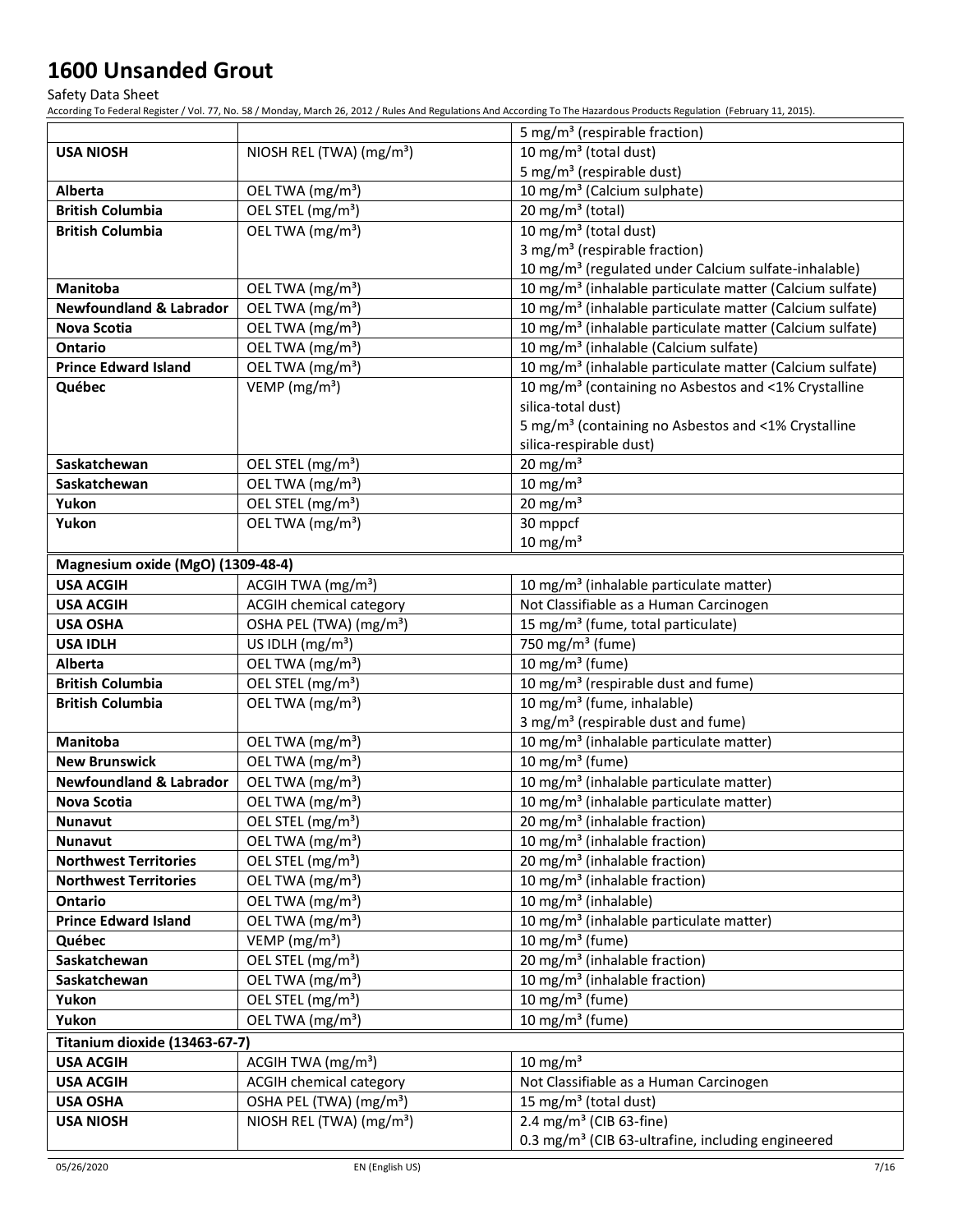Safety Data Sheet

|                                                |                                                                            | nanoscale)                                                                                                                    |  |
|------------------------------------------------|----------------------------------------------------------------------------|-------------------------------------------------------------------------------------------------------------------------------|--|
| <b>USA IDLH</b>                                | US IDLH $(mg/m3)$                                                          | 5000 mg/m <sup>3</sup>                                                                                                        |  |
| <b>Alberta</b>                                 | OEL TWA (mg/m <sup>3</sup> )                                               | $10 \text{ mg/m}^3$                                                                                                           |  |
| <b>British Columbia</b>                        | OEL TWA (mg/m <sup>3</sup> )                                               | $10 \,\mathrm{mg/m^3}$ (total dust)                                                                                           |  |
|                                                |                                                                            | 3 mg/m <sup>3</sup> (respirable fraction)                                                                                     |  |
| Manitoba<br><b>New Brunswick</b>               | OEL TWA (mg/m <sup>3</sup> )<br>OEL TWA (mg/m <sup>3</sup> )               | 10 mg/m $3$                                                                                                                   |  |
| <b>Newfoundland &amp; Labrador</b>             |                                                                            | $10 \text{ mg/m}^3$                                                                                                           |  |
| <b>Nova Scotia</b>                             | OEL TWA (mg/m <sup>3</sup> )                                               | 10 mg/m $3$<br>$10 \text{ mg/m}^3$                                                                                            |  |
|                                                | OEL TWA (mg/m <sup>3</sup> )<br>OEL STEL (mg/m <sup>3</sup> )              | 20 mg/m $3$                                                                                                                   |  |
| <b>Nunavut</b>                                 | OEL TWA (mg/m <sup>3</sup> )                                               |                                                                                                                               |  |
| <b>Nunavut</b>                                 |                                                                            | $10 \text{ mg/m}^3$                                                                                                           |  |
| <b>Northwest Territories</b>                   | OEL STEL (mg/m <sup>3</sup> )                                              | 20 mg/m $3$                                                                                                                   |  |
| <b>Northwest Territories</b>                   | OEL TWA (mg/m <sup>3</sup> )                                               | $10 \text{ mg/m}^3$                                                                                                           |  |
| <b>Ontario</b>                                 | OEL TWA (mg/m <sup>3</sup> )                                               | $10 \text{ mg/m}^3$                                                                                                           |  |
| <b>Prince Edward Island</b>                    | OEL TWA (mg/m <sup>3</sup> )                                               | $10 \text{ mg/m}^3$                                                                                                           |  |
| Québec                                         | VEMP ( $mg/m3$ )                                                           | 10 mg/m <sup>3</sup> (containing no Asbestos and <1% Crystalline<br>silica-total dust)                                        |  |
| Saskatchewan                                   |                                                                            |                                                                                                                               |  |
| Saskatchewan                                   | OEL STEL (mg/m <sup>3</sup> )<br>OEL TWA (mg/m <sup>3</sup> )              | 20 mg/m $3$                                                                                                                   |  |
|                                                | OEL STEL (mg/m <sup>3</sup> )                                              | $10 \text{ mg/m}^3$                                                                                                           |  |
| Yukon                                          |                                                                            | 20 mg/m $3$<br>$30$ mppcf                                                                                                     |  |
| Yukon                                          | OEL TWA (mg/m <sup>3</sup> )                                               | $10 \text{ mg/m}^3$                                                                                                           |  |
|                                                |                                                                            |                                                                                                                               |  |
| Quartz (14808-60-7)                            |                                                                            |                                                                                                                               |  |
| <b>USA ACGIH</b>                               | ACGIH TWA $(mg/m3)$                                                        | 0.025 mg/m <sup>3</sup> (respirable particulate matter)                                                                       |  |
| <b>USA ACGIH</b>                               | ACGIH chemical category                                                    | A2 - Suspected Human Carcinogen                                                                                               |  |
| <b>USA OSHA</b>                                | OSHA PEL (TWA) (mg/m <sup>3</sup> )                                        | 50 μg/m <sup>3</sup> (Respirable crystalline silica)<br>0.05 mg/m <sup>3</sup> (respirable dust)                              |  |
| <b>USA NIOSH</b>                               | NIOSH REL (TWA) (mg/m <sup>3</sup> )                                       | 50 mg/m <sup>3</sup> (respirable dust)                                                                                        |  |
| <b>USA IDLH</b>                                | US IDLH (mg/m <sup>3</sup> )                                               |                                                                                                                               |  |
| Alberta                                        | OEL TWA (mg/m <sup>3</sup> )                                               | 0.025 mg/m <sup>3</sup> (respirable particulate)                                                                              |  |
| <b>British Columbia</b>                        | OEL TWA (mg/m <sup>3</sup> )                                               | 0.025 mg/m <sup>3</sup> (respirable)                                                                                          |  |
| <b>Manitoba</b>                                | OEL TWA (mg/m <sup>3</sup> )                                               | 0.025 mg/m <sup>3</sup> (respirable particulate matter)                                                                       |  |
| <b>New Brunswick</b>                           | OEL TWA (mg/m <sup>3</sup> )                                               | 0.1 mg/m <sup>3</sup> (respirable fraction)                                                                                   |  |
| <b>Newfoundland &amp; Labrador</b>             | OEL TWA (mg/m <sup>3</sup> )<br>$\overline{OE}$ L TWA (mg/m <sup>3</sup> ) | 0.025 mg/m <sup>3</sup> (respirable particulate matter)                                                                       |  |
| <b>Nova Scotia</b>                             |                                                                            | 0.025 mg/m <sup>3</sup> (respirable particulate matter)<br>0.05 mg/m <sup>3</sup> (respirable fraction (Silica - crystalline) |  |
| <b>Nunavut</b><br><b>Northwest Territories</b> | OEL TWA (mg/m <sup>3</sup> )<br>OEL TWA (mg/m <sup>3</sup> )               | 0.05 mg/m <sup>3</sup> (respirable fraction (Silica - crystalline)                                                            |  |
|                                                |                                                                            |                                                                                                                               |  |
| Ontario                                        | OEL TWA (mg/m <sup>3</sup> )                                               | 0.1 mg/m <sup>3</sup> (designated substances regulation-respirable<br>(Silica, crystalline)                                   |  |
| <b>Prince Edward Island</b>                    | OEL TWA (mg/m <sup>3</sup> )                                               | 0.025 mg/m <sup>3</sup> (respirable particulate matter)                                                                       |  |
| Québec                                         | VEMP ( $mg/m3$ )                                                           | $0.1$ mg/m <sup>3</sup> (respirable dust)                                                                                     |  |
| Saskatchewan                                   | OEL TWA (mg/m <sup>3</sup> )                                               | 0.05 mg/m <sup>3</sup> (respirable fraction (Silica - crystalline                                                             |  |
|                                                |                                                                            | (Trydimite removed))                                                                                                          |  |
| Yukon                                          | OEL TWA (mg/m <sup>3</sup> )                                               | 300 particle/mL (Silica - Quartz, crystalline)                                                                                |  |
|                                                |                                                                            |                                                                                                                               |  |
| Chromium, ion (Cr6+) (18540-29-9)              |                                                                            |                                                                                                                               |  |
| <b>USA OSHA</b>                                | OSHA PEL (TWA) (mg/m <sup>3</sup> )                                        | $5 \mu g/m^3$                                                                                                                 |  |
|                                                | Particulates not otherwise classified (PNOC) (Not applicable)              |                                                                                                                               |  |
| <b>USA ACGIH</b>                               | ACGIH TWA $(mg/m3)$                                                        | 3 mg/m <sup>3</sup> Respirable fraction                                                                                       |  |
|                                                |                                                                            | 10 mg/m <sup>3</sup> Total Dust                                                                                               |  |
| <b>USA OSHA</b>                                | OSHA PEL (TWA) (mg/m <sup>3</sup> )                                        | 5 mg/m <sup>3</sup> Respirable fraction                                                                                       |  |
|                                                | OEL TWA (mg/m <sup>3</sup> )                                               | 15 mg/m <sup>3</sup> Total Dust<br>10 mg/m $3$ (total)                                                                        |  |
| Alberta                                        |                                                                            | 3 mg/m <sup>3</sup> (respirable)                                                                                              |  |
|                                                |                                                                            |                                                                                                                               |  |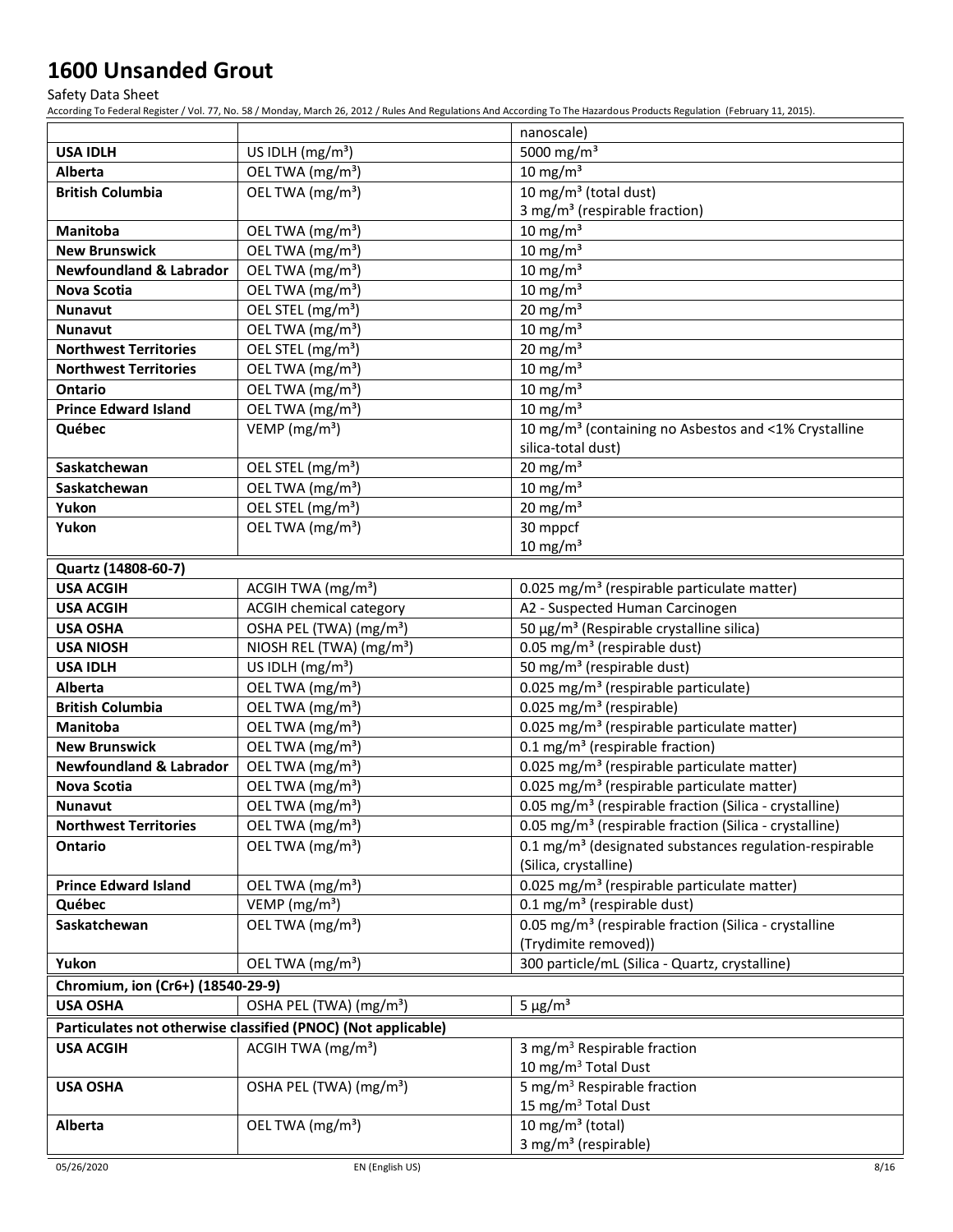Safety Data Sheet

| <b>British Columbia</b>            | OEL TWA (mg/m <sup>3</sup> )         | 10 mg/m <sup>3</sup> (including nuisance dusts-total dust)            |
|------------------------------------|--------------------------------------|-----------------------------------------------------------------------|
|                                    |                                      | 3 mg/m <sup>3</sup> (including nuisance dusts-respirable fraction)    |
| Manitoba                           | OEL TWA (mg/m <sup>3</sup> )         | 10 mg/m <sup>3</sup> (inhalable particles, recommended)               |
|                                    |                                      | 3 mg/m <sup>3</sup> (respirable particles, recommended)               |
| <b>New Brunswick</b>               | OEL TWA (mg/m <sup>3</sup> )         | 3 mg/m <sup>3</sup> (particulate matter containing no Asbestos and    |
|                                    |                                      | <1% Crystalline silica, respirable fraction)                          |
|                                    |                                      | 10 mg/m <sup>3</sup> (particulate matter containing no Asbestos and   |
|                                    |                                      | <1% Crystalline silica, inhalable fraction)                           |
| <b>Newfoundland &amp; Labrador</b> | OEL TWA (mg/m <sup>3</sup> )         | 10 mg/m <sup>3</sup> (inhalable particles, recommended)               |
|                                    |                                      | 3 mg/m <sup>3</sup> (respirable particles, recommended)               |
| Nova Scotia                        | OEL TWA (mg/m <sup>3</sup> )         | 10 mg/m <sup>3</sup> (inhalable particles, recommended)               |
|                                    |                                      | 3 mg/m <sup>3</sup> (respirable particles, recommended)               |
| <b>Nunavut</b>                     | OEL STEL (mg/m <sup>3</sup> )        | 20 mg/m <sup>3</sup> (insoluble or poorly soluble-inhalable fraction) |
|                                    |                                      | 6 mg/m <sup>3</sup> (insoluble or poorly soluble-respirable fraction) |
| <b>Nunavut</b>                     | OEL TWA (mg/m <sup>3</sup> )         | 10 mg/m <sup>3</sup> (insoluble or poorly soluble-inhalable fraction) |
|                                    |                                      | 3 mg/m <sup>3</sup> (insoluble or poorly soluble-respirable fraction) |
| <b>Northwest Territories</b>       | OEL STEL (mg/m <sup>3</sup> )        | 20 mg/m <sup>3</sup> (insoluble or poorly soluble-inhalable fraction) |
|                                    |                                      | 6 mg/m <sup>3</sup> (insoluble or poorly soluble-respirable fraction) |
| <b>Northwest Territories</b>       | OEL TWA (mg/m <sup>3</sup> )         | 10 mg/m <sup>3</sup> (insoluble or poorly soluble-inhalable fraction) |
|                                    |                                      | 3 mg/m <sup>3</sup> (insoluble or poorly soluble-respirable fraction) |
| Ontario                            | OEL TWA (mg/m <sup>3</sup> )         | 10 mg/m <sup>3</sup> (inhalable)                                      |
|                                    |                                      | 3 mg/m <sup>3</sup> (respirable)                                      |
| <b>Prince Edward Island</b>        | OEL TWA (mg/m <sup>3</sup> )         | 10 mg/m <sup>3</sup> (inhalable particles, recommended)               |
|                                    |                                      | 3 mg/m <sup>3</sup> (respirable particles, recommended)               |
| Québec                             | VEMP ( $mg/m3$ )                     | 10 mg/m <sup>3</sup> (including dust, inert or nuisance particulates- |
|                                    |                                      | total dust)                                                           |
| Saskatchewan                       | OEL STEL (mg/m <sup>3</sup> )        | 20 mg/m <sup>3</sup> (insoluble or poorly soluble-inhalable fraction) |
|                                    |                                      | 6 mg/m <sup>3</sup> (insoluble or poorly soluble-respirable fraction) |
| Saskatchewan                       | OEL TWA (mg/m <sup>3</sup> )         | 10 mg/m <sup>3</sup> (insoluble or poorly soluble-inhalable fraction) |
|                                    |                                      | 3 mg/m <sup>3</sup> (insoluble or poorly soluble-respirable fraction) |
| Kaolin (1332-58-7)                 |                                      |                                                                       |
| <b>USA ACGIH</b>                   | ACGIH TWA (mg/m <sup>3</sup> )       | 2 mg/m <sup>3</sup> (particulate matter containing no asbestos and    |
|                                    |                                      | <1% crystalline silica, respirable particulate matter)                |
| <b>USA ACGIH</b>                   | ACGIH chemical category              | Not Classifiable as a Human Carcinogen                                |
| <b>USA OSHA</b>                    | OSHA PEL (TWA) (mg/m <sup>3</sup> )  | 15 mg/m <sup>3</sup> (total dust)                                     |
|                                    |                                      | 5 mg/m <sup>3</sup> (respirable fraction)                             |
| <b>USA NIOSH</b>                   | NIOSH REL (TWA) (mg/m <sup>3</sup> ) | 10 mg/m <sup>3</sup> (total dust)                                     |
|                                    |                                      | 5 mg/m <sup>3</sup> (respirable dust)                                 |
| Alberta                            | OEL TWA (mg/m <sup>3</sup> )         | 2 mg/m <sup>3</sup> (respirable)                                      |
| <b>British Columbia</b>            | OEL TWA (mg/m <sup>3</sup> )         | 2 mg/m <sup>3</sup> (particulate matter containing no Asbestos and    |
|                                    |                                      | <1% Crystalline silica-respirable particulate)                        |
| Manitoba                           | OEL TWA (mg/m <sup>3</sup> )         | 2 mg/m <sup>3</sup> (particulate matter containing no Asbestos and    |
|                                    |                                      | <1% Crystalline silica, respirable particulate matter-                |
|                                    |                                      | particulate matter, respirable particulate matter)                    |
| <b>New Brunswick</b>               | OEL TWA (mg/m <sup>3</sup> )         | 2 mg/m <sup>3</sup> (particulate matter containing no Asbestos and    |
|                                    |                                      | <1% Crystalline silica, respirable fraction)                          |
| <b>Newfoundland &amp; Labrador</b> | OEL TWA (mg/m <sup>3</sup> )         | 2 mg/m <sup>3</sup> (particulate matter containing no Asbestos and    |
|                                    |                                      | <1% Crystalline silica, respirable particulate matter-                |
|                                    |                                      | particulate matter, respirable particulate matter)                    |
| Nova Scotia                        | OEL TWA (mg/m <sup>3</sup> )         | 2 mg/m <sup>3</sup> (particulate matter containing no Asbestos and    |
|                                    |                                      | <1% Crystalline silica, respirable particulate matter-                |
|                                    |                                      | particulate matter, respirable particulate matter)                    |
| <b>Nunavut</b>                     | OEL STEL (mg/m <sup>3</sup> )        | 4 mg/m <sup>3</sup> (respirable fraction)                             |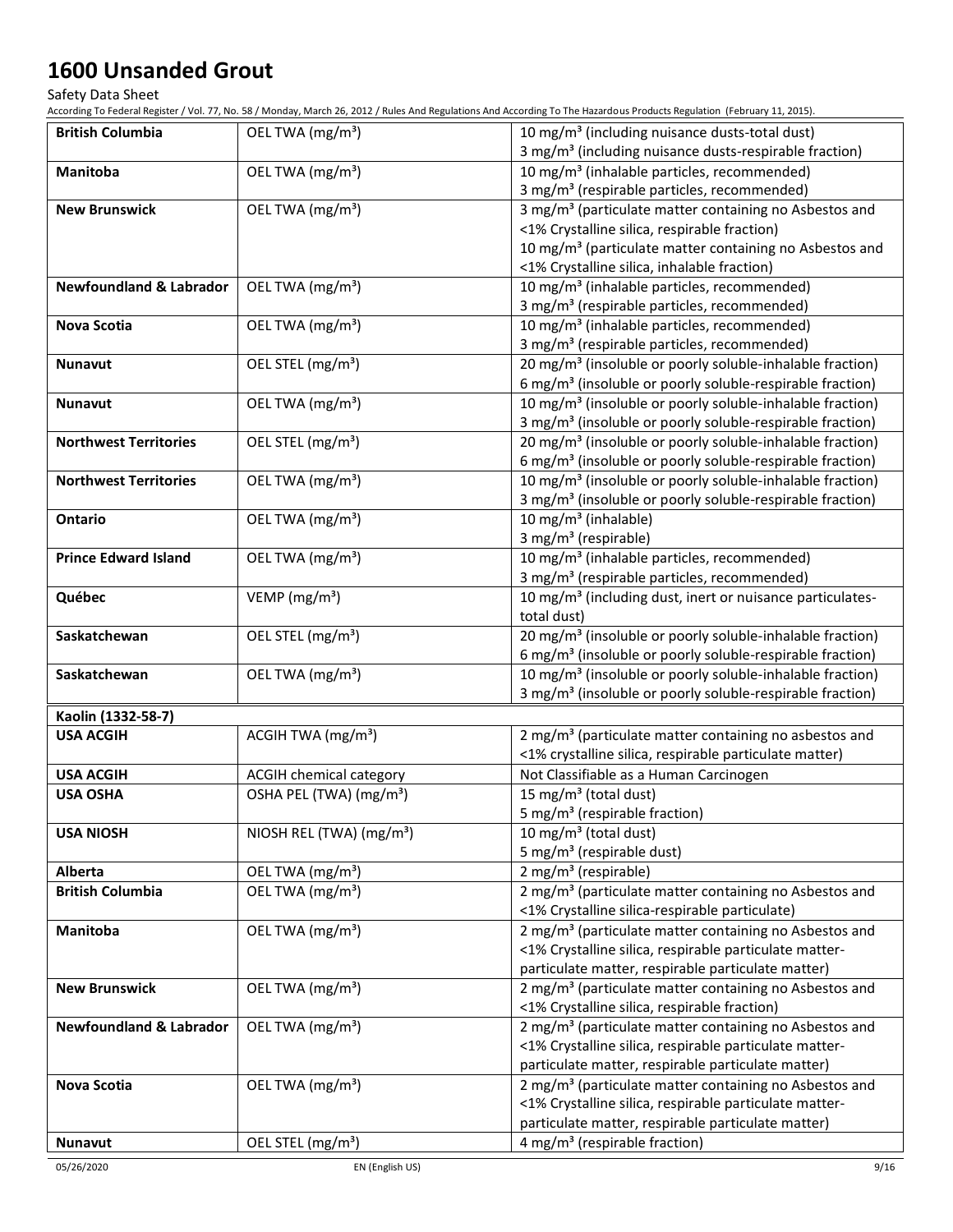#### Safety Data Sheet

According To Federal Register / Vol. 77, No. 58 / Monday, March 26, 2012 / Rules And Regulations And According To The Hazardous Products Regulation (February 11, 2015).

| <b>Nunavut</b>               | OEL TWA $(mg/m3)$             | 2 mg/m <sup>3</sup> (respirable fraction)                          |
|------------------------------|-------------------------------|--------------------------------------------------------------------|
| <b>Northwest Territories</b> | OEL STEL (mg/m <sup>3</sup> ) | 4 mg/m <sup>3</sup> (respirable fraction)                          |
| <b>Northwest Territories</b> | OEL TWA (mg/m <sup>3</sup> )  | 2 mg/m <sup>3</sup> (respirable fraction)                          |
| Ontario                      | OEL TWA (mg/m <sup>3</sup> )  | 2 mg/m <sup>3</sup> (containing no Asbestos and <1% Crystalline    |
|                              |                               | silica-respirable)                                                 |
| <b>Prince Edward Island</b>  | OEL TWA $(mg/m3)$             | 2 mg/m <sup>3</sup> (particulate matter containing no Asbestos and |
|                              |                               | <1% Crystalline silica, respirable particulate matter-             |
|                              |                               | particulate matter, respirable particulate matter)                 |
| Québec                       | VEMP $(mg/m3)$                | 5 mg/m <sup>3</sup> (containing no Asbestos and <1% Crystalline    |
|                              |                               | silica-respirable dust)                                            |
| Saskatchewan                 | OEL STEL (mg/m <sup>3</sup> ) | 4 mg/m <sup>3</sup> (respirable fraction)                          |
| <b>Saskatchewan</b>          | OEL TWA (mg/m <sup>3</sup> )  | 2 mg/m <sup>3</sup> (respirable fraction)                          |
| Yukon                        | OEL STEL (mg/m <sup>3</sup> ) | $20 \text{ mg/m}^3$                                                |
| Yukon                        | OEL TWA $(mg/m3)$             | 30 mppcf                                                           |
|                              |                               | $10 \text{ mg/m}^3$                                                |

### **8.2. Exposure Controls**

**Appropriate Engineering Controls:** Ensure adequate ventilation, especially in confined areas. Ensure all national/local regulations are observed. Emergency eye wash fountains and safety showers should be available in the immediate vicinity of any potential exposure.

**Personal Protective Equipment:** Gloves. Protective clothing. Protective goggles. Insufficient ventilation: wear respiratory protection. Face shield.



**Materials for Protective Clothing:** Chemically resistant materials and fabrics. Corrosion-proof clothing.

**Hand Protection:** Wear protective gloves.

**Eye and Face Protection:** Chemical safety goggles and face shield.

**Skin and Body Protection:** Wear suitable protective clothing.

**Respiratory Protection:** If exposure limits are exceeded or irritation is experienced, approved respiratory protection should be worn. In case of inadequate ventilation, oxygen deficient atmosphere, or where exposure levels are not known wear approved respiratory protection.

**Other Information:** When using, do not eat, drink or smoke.

## **SECTION 9: PHYSICAL AND CHEMICAL PROPERTIES**

| <b>Information on Basic Physical and Chemical Properties</b><br>9.1. |                      |                |
|----------------------------------------------------------------------|----------------------|----------------|
| <b>Physical State</b>                                                |                      | Solid          |
| Appearance                                                           |                      | Varies, powder |
| Odor                                                                 | $\ddot{\cdot}$       | None           |
| <b>Odor Threshold</b>                                                | $\ddot{\cdot}$       | Not available  |
| рH                                                                   |                      | Not available  |
| <b>Evaporation Rate</b>                                              |                      | Not available  |
| <b>Melting Point</b>                                                 | :                    | Not available  |
| <b>Freezing Point</b>                                                | $\ddot{\phantom{a}}$ | Not available  |
| <b>Boiling Point</b>                                                 | ٠                    | Not available  |
| <b>Flash Point</b>                                                   |                      | Not available  |
| <b>Auto-ignition Temperature</b>                                     | $\ddot{\phantom{a}}$ | Not available  |
| <b>Decomposition Temperature</b>                                     | :                    | Not available  |
| Flammability (solid, gas)                                            |                      | Not available  |
| <b>Lower Flammable Limit</b>                                         | ÷                    | Not available  |
| Upper Flammable Limit                                                | ٠                    | Not available  |
| Vapor Pressure                                                       |                      | Not available  |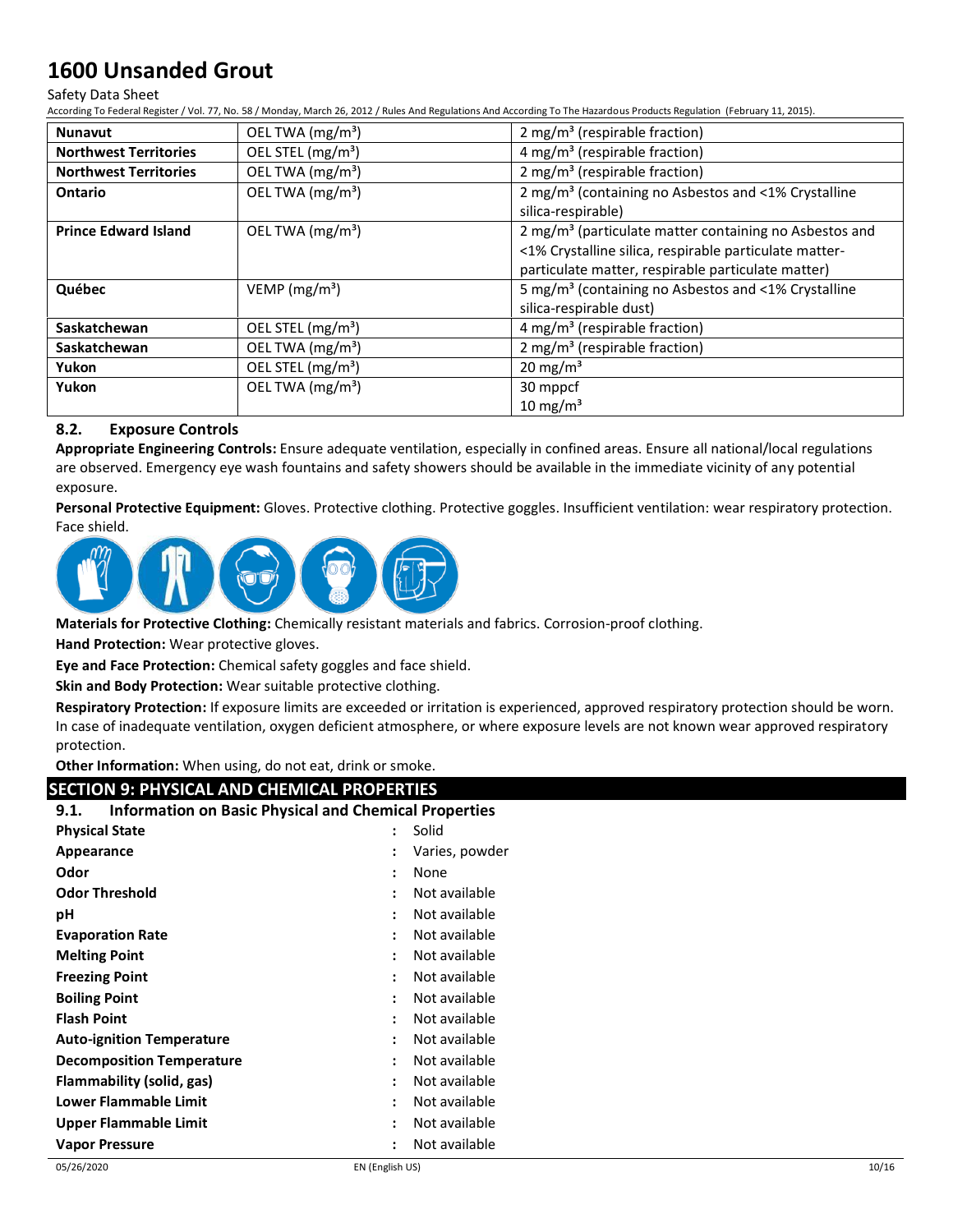Safety Data Sheet

According To Federal Register / Vol. 77, No. 58 / Monday, March 26, 2012 / Rules And Regulations And According To The Hazardous Products Regulation (February 11, 2015).

| Relative Vapor Density at 20°C                | Not available    |
|-----------------------------------------------|------------------|
| <b>Relative Density</b>                       | Not available    |
| <b>Specific Gravity</b>                       | : Not available  |
| <b>Solubility</b>                             | Water: Insoluble |
| <b>Partition Coefficient: N-Octanol/Water</b> | Not available    |
| <b>Viscosity</b>                              | Not available    |

## **SECTION 10: STABILITY AND REACTIVITY**

**10.1. Reactivity:** Quartz (silica) will dissolve in hydrofluoric acid producing a corrosive gas, silicon tetrafluoride. Calcium oxide reacts with water to form corrosive calcium hydroxide, with evolution of much heat. Temperatures as high as 800° C (1472 °F) have been reached with addition of water (moisture in air or soil). May react exothermically with water releasing heat. Adding an acid to a base or base to an acid may cause a violent reaction.

**10.2. Chemical Stability:** Stable under recommended handling and storage conditions (see section 7).

**10.3. Possibility of Hazardous Reactions:** Hazardous polymerization will not occur.

**10.4. Conditions to Avoid:** Avoid creating or spreading dust. Direct sunlight, extremely high or low temperatures, and incompatible materials.

**10.5. Incompatible Materials:** Reactive or incompatible with the following materials: oxidizing materials, acids, aluminum and ammonium salt.

Portland cement is highly alkaline and will react with acids to produce a violent, heat-generating reaction. Toxic gases or vapors may be given off depending on the acid involved. Reacts with acids, aluminum metals and ammonium salts. Aluminum powder and other alkali and alkaline earth elements will react in wet mortar or concrete, liberating hydrogen gas. Limestone ignites on contact with fluorine and is incompatible with acids, alum, ammonium salts, and magnesium. Silica reacts violently with powerful oxidizing agents such as fluorine, boron trifluoride, chlorine trifluoride, manganese trifluoride, and oxygen difluoride yielding possible fire and/or explosions. Silicates dissolve readily in hydrofluoric acid producing a corrosive gas — silicon tetrafluoride.

**10.6. Hazardous Decomposition Products:** Not expected to decompose under ambient conditions. Thermal decomposition generates : Corrosive vapors.

## **SECTION 11: TOXICOLOGICAL INFORMATION**

#### **11.1. Information on Toxicological Effects - Product**

**Acute Toxicity (Oral):** Not classified

**Acute Toxicity (Dermal):** Not classified

**Acute Toxicity (Inhalation):** Not classified

**LD50 and LC50 Data:** Not available

**Skin Corrosion/Irritation:** Causes severe skin burns and eye damage.

**Eye Damage/Irritation:** Causes serious eye damage.

**Respiratory or Skin Sensitization:** May cause an allergic skin reaction.

**Germ Cell Mutagenicity:** Not classified

**Carcinogenicity:** May cause cancer (Inhalation).

**Specific Target Organ Toxicity (Repeated Exposure):** Not classified

**Reproductive Toxicity:** Not classified

**Specific Target Organ Toxicity (Single Exposure):** May cause respiratory irritation.

**Aspiration Hazard:** Not classified

**Symptoms/Injuries After Inhalation:** The three types of silicosis include: 1) Simple chronic silicosis – which results from long-term exposure (more than 20 years) to low amounts of respirable crystalline silica. Nodules of chronic inflammation and scarring provoked by the respirable crystalline silica form in the lungs and chest lymph nodes. This disease may feature breathlessness and may resemble chronic obstructive pulmonary disease (COPD); 2) Accelerated silicosis – occurs after exposure to larger amounts of respirable crystalline silica over a shorter period of time (5-15 years); 3) Acute silicosis – results from short-term exposure to very large amounts of respirable crystalline silica. The lungs become very inflamed and may fill with fluid, causing severe shortness of breath and low blood oxygen levels. Inflammation, scarring, and symptoms progress faster in accelerated silicosis than in simple silicosis. Progressive massive fibrosis may occur in simple or accelerated silicosis, but is more common in the accelerated form. Progressive massive fibrosis results from severe scarring and leads to the destruction of normal lung structures. Irritation of the respiratory tract and the other mucous membranes. May be corrosive to the respiratory tract.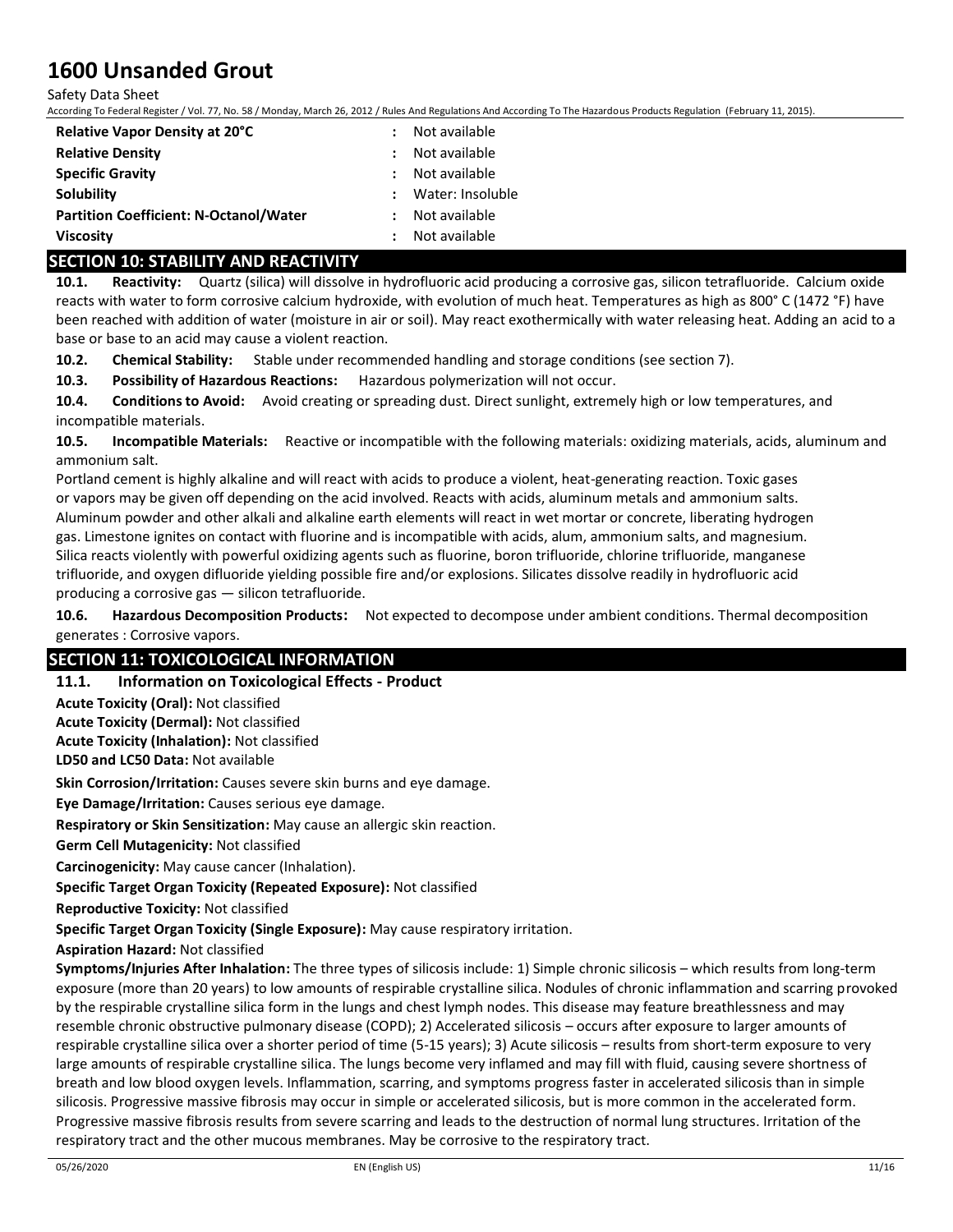Safety Data Sheet

According To Federal Register / Vol. 77, No. 58 / Monday, March 26, 2012 / Rules And Regulations And According To The Hazardous Products Regulation (February 11, 2015).

**Symptoms/Injuries After Skin Contact:** Concrete may cause dry skin, discomfort, irritation, severe burns, and dermatitis. Exposure of sufficient duration to wet concrete can cause serious, potentially irreversible damage to skin, eye, respiratory and digestive tracts due to chemical (caustic) burns, including third degree burns. A skin exposure may be hazardous even if there is no pain or discomfort. Unhardened concrete is capable of causing dermatitis by irritation and allergy. Skin affected by dermatitis may include symptoms such as, redness, itching, rash, scaling, and cracking. Irritant dermatitis is caused by the physical properties of concrete including alkalinity and abrasion. Allergic contact dermatitis is caused by sensitization to hexavalent chromium (chromate) present in concrete. The reaction can range from a mild rash to severe skin ulcers. Persons already sensitized may react to the first contact with wet concrete. Others may develop allergic dermatitis after years of repeated contact with wet concrete. . May cause an allergic skin reaction. Causes severe irritation which will progress to chemical burns.

**Symptoms/Injuries After Eye Contact:** Concrete may cause immediate or delayed irritation or inflammation. Eye contact with wet concrete can cause moderate eye irritation, chemical burns and blindness. Eye exposures require immediate first aid and medical attention to prevent significant damage to the eye. Causes permanent damage to the cornea, iris, or conjunctiva.

**Symptoms/Injuries After Ingestion:** May cause burns or irritation of the linings of the mouth, throat, and gastrointestinal tract. **Chronic Symptoms:** May cause cancer by inhalation. Some studies show that exposure to respirable crystalline silica (without silicosis) or that the disease silicosis may be associated with the increased incidence of several autoimmune disorders such as scleroderma (thickening of the skin), systemic lupus erythematosus, rheumatoid arthritis and diseases affecting the kidneys. Silicosis increases the risk of tuberculosis. Some studies show an increased incidence of chronic kidney disease and end-stage renal disease in workers exposed to respirable crystalline silica. Repeated or prolonged exposure to titanium dioxide dust via inhalation is suspected of causing cancer of the respiratory tract.

## **11.2. Information on Toxicological Effects - Ingredient(s)**

### **LD50 and LC50 Data:**

| <b>Calcium oxide (1305-78-8)</b>                   |                                                 |
|----------------------------------------------------|-------------------------------------------------|
| <b>LD50 Oral Rat</b>                               | > 2000 mg/kg                                    |
| <b>LD50 Dermal Rabbit</b>                          | > 2500 mg/kg                                    |
| Magnesium oxide (MgO) (1309-48-4)                  |                                                 |
| <b>LD50 Oral Rat</b>                               | 3870 mg/kg                                      |
| Titanium dioxide (13463-67-7)                      |                                                 |
| <b>LD50 Oral Rat</b>                               | > 10000 mg/kg                                   |
| Quartz (14808-60-7)                                |                                                 |
| <b>LD50 Oral Rat</b>                               | > 5000 mg/kg                                    |
| <b>LD50 Dermal Rat</b>                             | > 5000 mg/kg                                    |
| Kaolin (1332-58-7)                                 |                                                 |
| LD50 Oral Rat                                      | > 5000 mg/kg                                    |
| <b>LD50 Dermal Rat</b>                             | > 5000 mg/kg                                    |
| <b>LD50 Dermal Rabbit</b>                          | > 5000 mg/kg                                    |
| Titanium dioxide (13463-67-7)                      |                                                 |
| <b>IARC Group</b>                                  | 2B                                              |
| <b>OSHA Hazard Communication Carcinogen List</b>   | In OSHA Hazard Communication Carcinogen list.   |
| Quartz (14808-60-7)                                |                                                 |
| <b>IARC Group</b>                                  | $\mathbf{1}$                                    |
| <b>National Toxicology Program (NTP) Status</b>    | Known Human Carcinogens.                        |
| <b>OSHA Hazard Communication Carcinogen List</b>   | In OSHA Hazard Communication Carcinogen list.   |
| Chromium, ion (Cr6+) (18540-29-9)                  |                                                 |
| <b>IARC Group</b>                                  | $\mathbf{1}$                                    |
| <b>OSHA Hazard Communication Carcinogen List</b>   | In OSHA Hazard Communication Carcinogen list.   |
| <b>OSHA Specifically Regulated Carcinogen List</b> | In OSHA Specifically Regulated Carcinogen list. |
|                                                    |                                                 |

## **SECTION 12: ECOLOGICAL INFORMATION**

## **12.1. Toxicity**

**Ecology - General:** Not classified.

**Calcium oxide (1305-78-8)**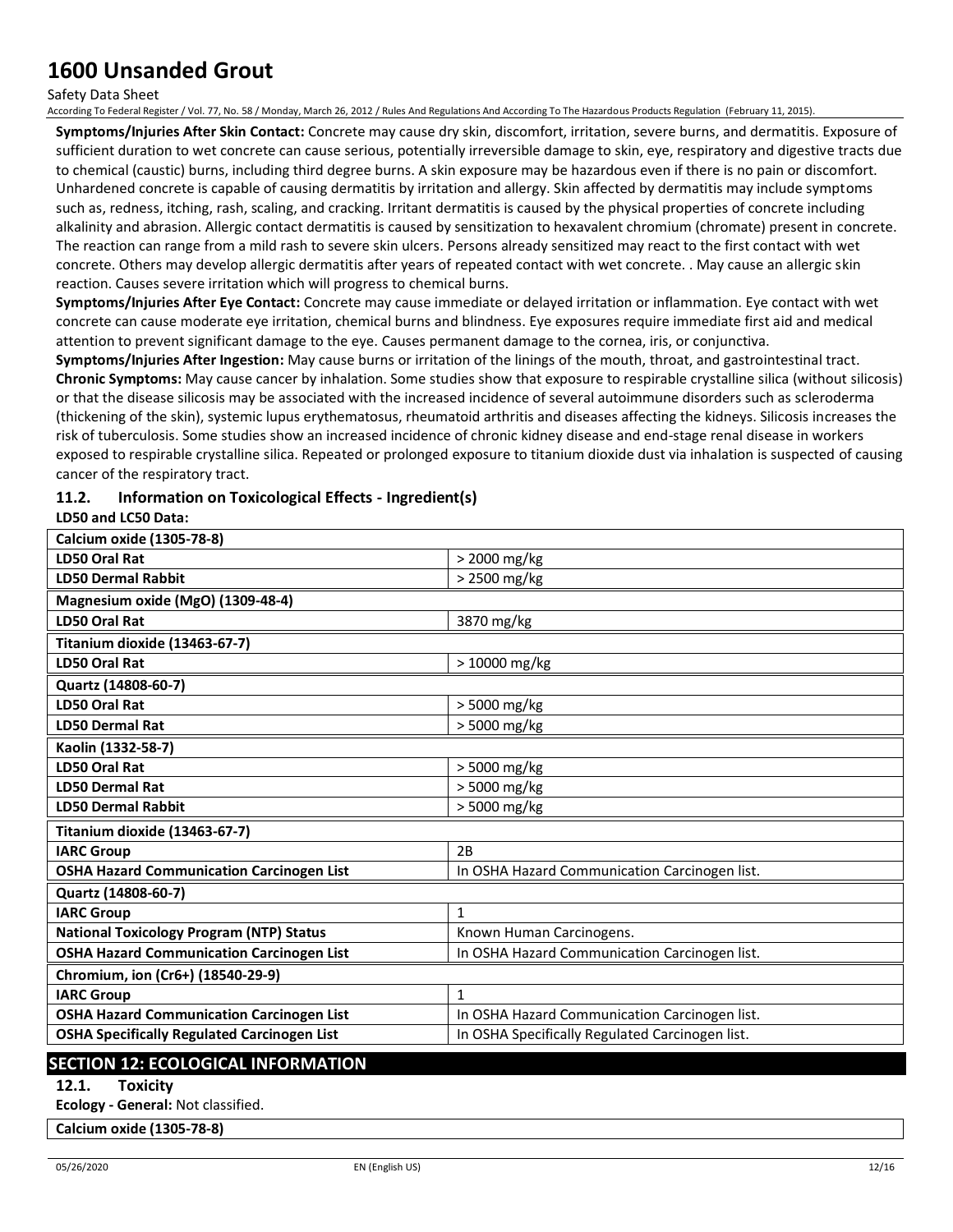Safety Data Sheet

According To Federal Register / Vol. 77, No. 58 / Monday, March 26, 2012 / Rules And Regulations And According To The Hazardous Products Regulation (February 11, 2015).

| LC50 Fish 1                       | 50.6 mg/l                                                      |
|-----------------------------------|----------------------------------------------------------------|
| Chromium, ion (Cr6+) (18540-29-9) |                                                                |
| LC50 Fish 1                       | 36.2 mg/l (Exposure time: 96 h - Species: Pimephales promelas) |
| LC50 Fish 2                       | 7.6 mg/l (Exposure time: 96 h - Species: Oncorhynchus mykiss)  |

### **12.2. Persistence and Degradability**

**1600 Unsanded Grout**

| <b>Persistence and Degradability</b>      | Not established.     |
|-------------------------------------------|----------------------|
| <b>Bioaccumulative Potential</b><br>12.3. |                      |
| <b>1600 Unsanded Grout</b>                |                      |
| <b>Bioaccumulative Potential</b>          | Not established.     |
| <b>Calcium oxide (1305-78-8)</b>          |                      |
| <b>BCF Fish 1</b>                         | (no bioaccumulation) |

**12.4. Mobility in Soil** Not available

### **12.5. Other Adverse Effects**

**Other Information:** Avoid release to the environment.

### **SECTION 13: DISPOSAL CONSIDERATIONS**

#### **13.1. Waste treatment methods**

**Waste Disposal Recommendations:** Dispose of contents/container in accordance with local, regional, national, territorial, provincial, and international regulations.

**Ecology - Waste Materials:** Avoid release to the environment.

### **SECTION 14: TRANSPORT INFORMATION**

The shipping description(s) stated herein were prepared in accordance with certain assumptions at the time the SDS was authored, and can vary based on a number of variables that may or may not have been known at the time the SDS was issued.

- 14.1. In Accordance with DOT Not regulated for transport
- **14.2. In Accordance with IMDG** Not regulated for transport
- 14.3. In Accordance with IATA Not regulated for transport
- 14.4. In Accordance with TDG Not regulated for transport

## **SECTION 15: REGULATORY INFORMATION**

### **15.1. US Federal Regulations**

| <b>1600 Unsanded Grout</b>                 |                                                                                                                                                                                                                                                                                 |
|--------------------------------------------|---------------------------------------------------------------------------------------------------------------------------------------------------------------------------------------------------------------------------------------------------------------------------------|
| <b>SARA Section 311/312 Hazard Classes</b> | Health hazard - Specific target organ toxicity (single or repeated<br>exposure)<br>Health hazard - Carcinogenicity<br>Health hazard - Respiratory or skin sensitization<br>Health hazard - Serious eye damage or eye irritation<br>Health hazard - Skin corrosion or Irritation |
|                                            |                                                                                                                                                                                                                                                                                 |

#### **Limestone (1317-65-3)**

Listed on the United States TSCA (Toxic Substances Control Act) inventory

**Cement, portland, chemicals (65997-15-1)**

Listed on the United States TSCA (Toxic Substances Control Act) inventory

#### **Calcium oxide (1305-78-8)**

Listed on the United States TSCA (Toxic Substances Control Act) inventory

**Silicic acid (H4SiO4), calcium salt (1:2) (10034-77-2)**

Listed on the United States TSCA (Toxic Substances Control Act) inventory

**Magnesium oxide (MgO) (1309-48-4)**

Listed on the United States TSCA (Toxic Substances Control Act) inventory

#### **Titanium dioxide (13463-67-7)**

Listed on the United States TSCA (Toxic Substances Control Act) inventory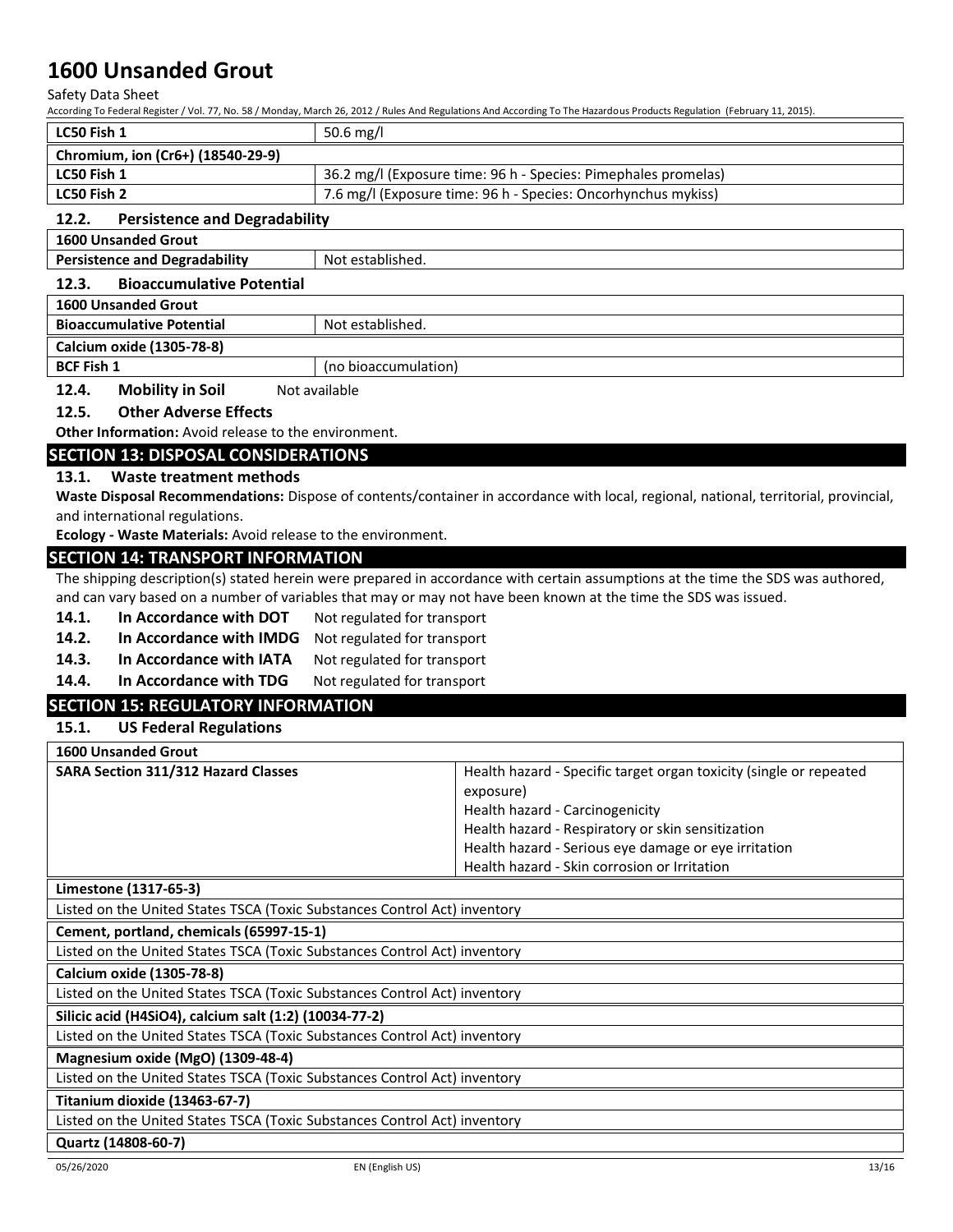Safety Data Sheet

According To Federal Register / Vol. 77, No. 58 / Monday, March 26, 2012 / Rules And Regulations And According To The Hazardous Products Regulation (February 11, 2015).

Listed on the United States TSCA (Toxic Substances Control Act) inventory

#### **Kaolin (1332-58-7)**

Listed on the United States TSCA (Toxic Substances Control Act) inventory

### **15.2. US State Regulations**

### **California Proposition 65**

**WARNING:** This product can expose you to Chromium, ion (Cr6+), which is known to the State of California to cause cancer  $\bigwedge$ and birth defects or other reproductive harm. For more information go to www.P65Warnings.ca.gov.

| <b>Chemical Name (CAS No.)</b>                                        | Carcinogenicity | Developmental<br><b>Toxicity</b> | <b>Female Reproductive</b><br><b>Toxicity</b> | <b>Male Reproductive</b><br><b>Toxicity</b> |
|-----------------------------------------------------------------------|-----------------|----------------------------------|-----------------------------------------------|---------------------------------------------|
| Titanium dioxide (13463-67-7)                                         | Х               |                                  |                                               |                                             |
| Quartz (14808-60-7)                                                   | X               |                                  |                                               |                                             |
| Chromium, ion (Cr6+) (18540-                                          | X               | X                                |                                               |                                             |
| $29-9)$                                                               |                 |                                  |                                               |                                             |
| Limestone (1317-65-3)                                                 |                 |                                  |                                               |                                             |
| U.S. - Massachusetts - Right To Know List                             |                 |                                  |                                               |                                             |
| U.S. - New Jersey - Right to Know Hazardous Substance List            |                 |                                  |                                               |                                             |
| U.S. - Pennsylvania - RTK (Right to Know) List                        |                 |                                  |                                               |                                             |
| Cement, portland, chemicals (65997-15-1)                              |                 |                                  |                                               |                                             |
| U.S. - Massachusetts - Right To Know List                             |                 |                                  |                                               |                                             |
| U.S. - New Jersey - Right to Know Hazardous Substance List            |                 |                                  |                                               |                                             |
| U.S. - Pennsylvania - RTK (Right to Know) List                        |                 |                                  |                                               |                                             |
| Calcium oxide (1305-78-8)                                             |                 |                                  |                                               |                                             |
| U.S. - Massachusetts - Right To Know List                             |                 |                                  |                                               |                                             |
| U.S. - New Jersey - Right to Know Hazardous Substance List            |                 |                                  |                                               |                                             |
| U.S. - Pennsylvania - RTK (Right to Know) List                        |                 |                                  |                                               |                                             |
| Calcium sulfate dihydrate (13397-24-5)                                |                 |                                  |                                               |                                             |
| U.S. - New Jersey - Right to Know Hazardous Substance List            |                 |                                  |                                               |                                             |
| U.S. - Pennsylvania - RTK (Right to Know) List                        |                 |                                  |                                               |                                             |
| Magnesium oxide (MgO) (1309-48-4)                                     |                 |                                  |                                               |                                             |
| U.S. - Massachusetts - Right To Know List                             |                 |                                  |                                               |                                             |
| U.S. - New Jersey - Right to Know Hazardous Substance List            |                 |                                  |                                               |                                             |
| U.S. - Pennsylvania - RTK (Right to Know) List                        |                 |                                  |                                               |                                             |
| Titanium dioxide (13463-67-7)                                         |                 |                                  |                                               |                                             |
| U.S. - Massachusetts - Right To Know List                             |                 |                                  |                                               |                                             |
| U.S. - New Jersey - Right to Know Hazardous Substance List            |                 |                                  |                                               |                                             |
| U.S. - Pennsylvania - RTK (Right to Know) List                        |                 |                                  |                                               |                                             |
| Quartz (14808-60-7)                                                   |                 |                                  |                                               |                                             |
| U.S. - Massachusetts - Right To Know List                             |                 |                                  |                                               |                                             |
| U.S. - New Jersey - Right to Know Hazardous Substance List            |                 |                                  |                                               |                                             |
| U.S. - Pennsylvania - RTK (Right to Know) List                        |                 |                                  |                                               |                                             |
| Chromium, ion (Cr6+) (18540-29-9)                                     |                 |                                  |                                               |                                             |
| U.S. - Pennsylvania - RTK (Right to Know) - Environmental Hazard List |                 |                                  |                                               |                                             |
| U.S. - Pennsylvania - RTK (Right to Know) List                        |                 |                                  |                                               |                                             |
| Kaolin (1332-58-7)                                                    |                 |                                  |                                               |                                             |
| U.S. - Massachusetts - Right To Know List                             |                 |                                  |                                               |                                             |
| U.S. - New Jersey - Right to Know Hazardous Substance List            |                 |                                  |                                               |                                             |
| U.S. - Pennsylvania - RTK (Right to Know) List                        |                 |                                  |                                               |                                             |
| 1 P. J<br>$D = -1$                                                    |                 |                                  |                                               |                                             |

## **15.3. Canadian Regulations**

**Limestone (1317-65-3)**

Listed on the Canadian NDSL (Non-Domestic Substances List)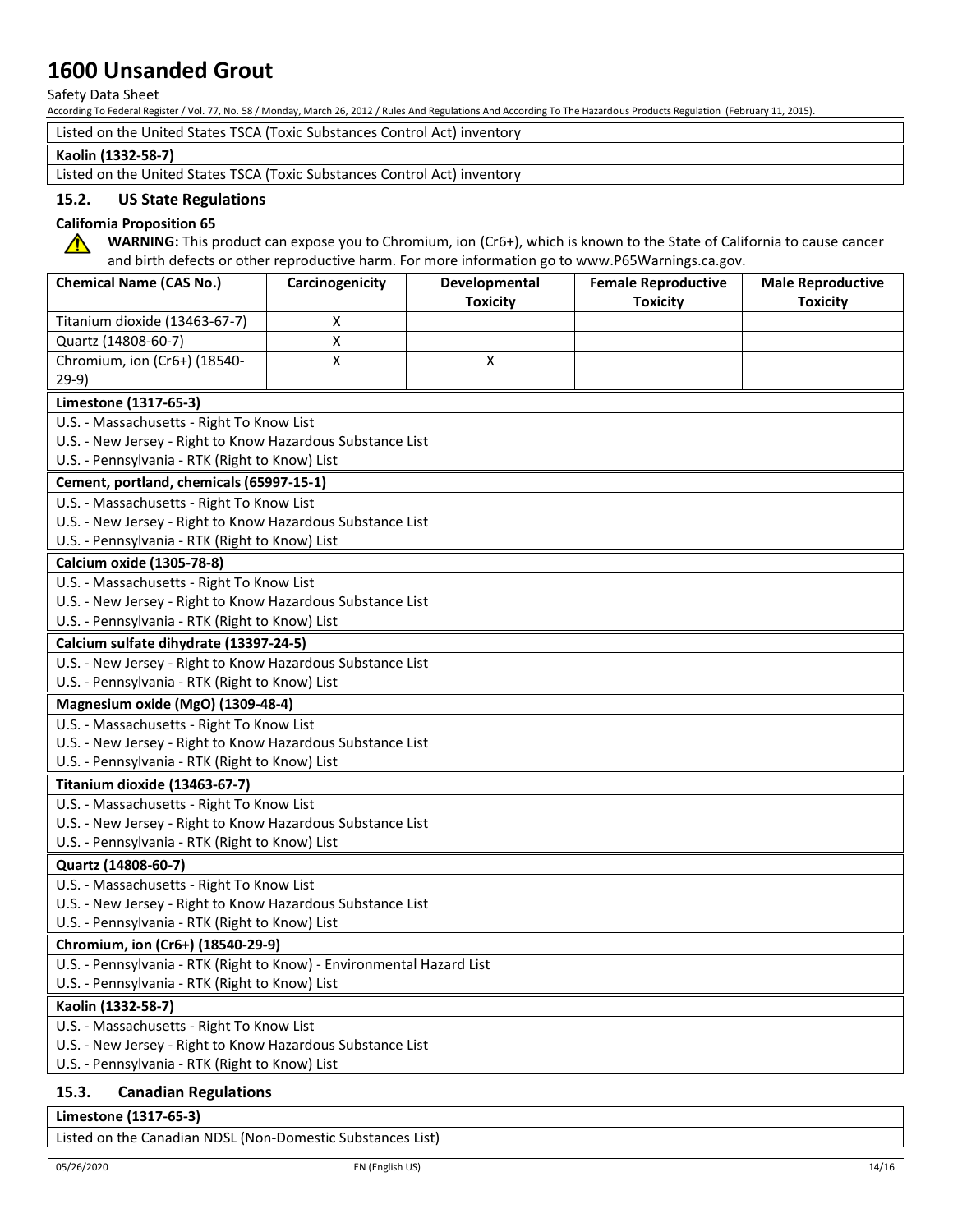#### Safety Data Sheet

According To Federal Register / Vol. 77, No. 58 / Monday, March 26, 2012 / Rules And Regulations And According To The Hazardous Products Regulation (February 11, 2015).

| Cement, portland, chemicals (65997-15-1)               |
|--------------------------------------------------------|
| Listed on the Canadian DSL (Domestic Substances List)  |
| Calcium oxide (1305-78-8)                              |
| Listed on the Canadian DSL (Domestic Substances List)  |
| Calcium sulfate dihydrate (13397-24-5)                 |
| Listed on the Canadian DSL (Domestic Substances List)  |
| Silicic acid (H4SiO4), calcium salt (1:2) (10034-77-2) |
| Listed on the Canadian DSL (Domestic Substances List)  |
| Magnesium oxide (MgO) (1309-48-4)                      |
| Listed on the Canadian DSL (Domestic Substances List)  |
| Titanium dioxide (13463-67-7)                          |
| Listed on the Canadian DSL (Domestic Substances List)  |
| Quartz (14808-60-7)                                    |
| Listed on the Canadian DSL (Domestic Substances List)  |
| Kaolin (1332-58-7)                                     |
| Listed on the Canadian DSL (Domestic Substances List)  |

# **SECTION 16: OTHER INFORMATION, INCLUDING DATE OF PREPARATION OR LAST REVISION**

| Date of Preparation or Latest | : 05/26/2020      |
|-------------------------------|-------------------|
| <b>Revision</b>               |                   |
| <b>Other Information</b>      | : This document h |

nas been prepared in accordance with the SDS requirements of the OSHA Hazard Communication Standard 29 CFR 1910.1200 and Canada's Hazardous Products Regulations (HPR) SOR/2015-17.

#### **GHS Full Text Phrases:**

| Aquatic Acute 1          | Hazardous to the aquatic environment - Acute Hazard Category 1   |
|--------------------------|------------------------------------------------------------------|
| Aquatic Acute 3          | Hazardous to the aquatic environment - Acute Hazard Category 3   |
| Aquatic Chronic 1        | Hazardous to the aquatic environment - Chronic Hazard Category 1 |
| <b>Aquatic Chronic 3</b> | Hazardous to the aquatic environment - Chronic Hazard Category 3 |
| Carc. 1A                 | Carcinogenicity Category 1A                                      |
| Carc. 1B                 | Carcinogenicity Category 1B                                      |
| Carc. 2                  | Carcinogenicity Category 2                                       |
| Eye Dam. 1               | Serious eye damage/eye irritation Category 1                     |
| Eye Irrit. 2A            | Serious eye damage/eye irritation Category 2A                    |
| Skin Corr. 1C            | Skin corrosion/irritation Category 1C                            |
| Skin Irrit. 2            | Skin corrosion/irritation Category 2                             |
| Skin Sens. 1             | Skin sensitization, Category 1                                   |
| STOT RE 1                | Specific target organ toxicity (repeated exposure) Category 1    |
| STOT SE 3                | Specific target organ toxicity (single exposure) Category 3      |
| H314                     | Causes severe skin burns and eye damage                          |
| H315                     | Causes skin irritation                                           |
| H317                     | May cause an allergic skin reaction                              |
| H318                     | Causes serious eye damage                                        |
| H319                     | Causes serious eye irritation                                    |
| H335                     | May cause respiratory irritation                                 |
| H350                     | May cause cancer                                                 |
| H351                     | Suspected of causing cancer                                      |
| H372                     | Causes damage to organs through prolonged or repeated exposure   |
| H400                     | Very toxic to aquatic life                                       |
| H402                     | Harmful to aquatic life                                          |
|                          |                                                                  |